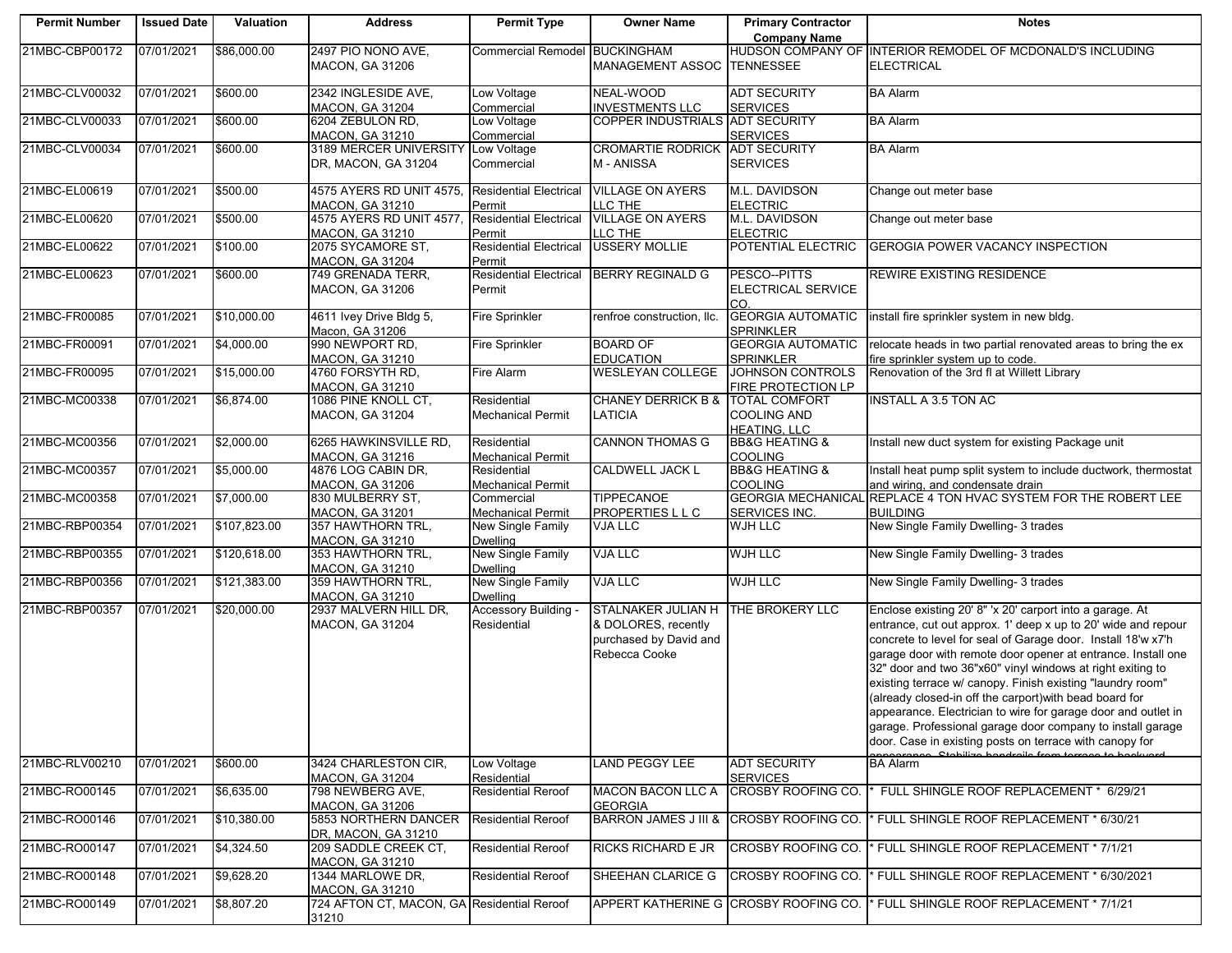| 21MBC-RO00150                   | 07/01/2021               | \$14,753.50                | 2996 WOODHAVEN CIR,<br><b>MACON, GA 31204</b>                              | <b>Residential Reroof</b>                                      | KITCHENS BENJAMIN<br>R &                                   | CROSBY ROOFING CO.                                       | * FULL SHINGLE ROOF REPLACEMENT * VINYL<br>SIDING/SOFFITS INSTALL * 7/1/21                                                                                                                                                                                                                                                                                                                                                                                                                                                                                                                                                                                                                                                                                                                                                                                                                                               |
|---------------------------------|--------------------------|----------------------------|----------------------------------------------------------------------------|----------------------------------------------------------------|------------------------------------------------------------|----------------------------------------------------------|--------------------------------------------------------------------------------------------------------------------------------------------------------------------------------------------------------------------------------------------------------------------------------------------------------------------------------------------------------------------------------------------------------------------------------------------------------------------------------------------------------------------------------------------------------------------------------------------------------------------------------------------------------------------------------------------------------------------------------------------------------------------------------------------------------------------------------------------------------------------------------------------------------------------------|
| 21MBC-CBP00119                  | 07/02/2021               | \$28,500.00                | 121 TOM HILL SR BLVD,<br><b>MACON, GA 31210</b>                            | <b>Commercial Remodel</b>                                      | <b>WHLR - RIVERGATE</b><br>T.C                             | <b>DARRYL M SKINNER</b>                                  | Interior refinish                                                                                                                                                                                                                                                                                                                                                                                                                                                                                                                                                                                                                                                                                                                                                                                                                                                                                                        |
| 21MBC-CBP00208                  | 07/02/2021               | \$79,000.00                | 893 RIVERSIDE DR,<br><b>MACON, GA 31201</b>                                |                                                                | Commercial Structure SATSANG SAGAR LLC                     | <b>SHADY VENT</b><br>CONSTRUCTION, LLC                   | Partial Demolition and Renovation of Existing 45'x108' 8<br>Column C-Store Canopy.<br>New Canopy Size Totaling to 30'x108'                                                                                                                                                                                                                                                                                                                                                                                                                                                                                                                                                                                                                                                                                                                                                                                               |
| 21MBC-EL00624                   | 07/02/2021               | \$4.989.00                 | 3035 CLAIRMONT PL,<br>MACON, GA 31204                                      | Residential Electrical THOMAS EBONI &<br>Permit                |                                                            | <b>SERVICE ELECTRIC</b><br>INC.                          | Service upgrade                                                                                                                                                                                                                                                                                                                                                                                                                                                                                                                                                                                                                                                                                                                                                                                                                                                                                                          |
| 21MBC-EL00625                   | 07/02/2021               | \$2,100.00                 | 4998 HAWAIIAN VILLAGE<br>DR, MACON, GA 31206                               | Residential Electrical CALEB WALSH AS<br>Permit                | TRUSTEE OF H                                               | <b>SERVICE ELECTRIC</b><br>INC.                          | 4900 Fausett Dr; Lot 6: Service change                                                                                                                                                                                                                                                                                                                                                                                                                                                                                                                                                                                                                                                                                                                                                                                                                                                                                   |
| 21MBC-EL00626                   | 07/02/2021               | \$8,000.00                 | 576 POPLAR ST, MACON,<br>GA 31201                                          | Permit                                                         | Commercial Electrical 576 POPLAR STREET<br><b>BUILDING</b> | K & H MAINTENANCE<br>INC.                                | Install electrical fixtures, switches, and receptacles.                                                                                                                                                                                                                                                                                                                                                                                                                                                                                                                                                                                                                                                                                                                                                                                                                                                                  |
| 21MBC-FR00101                   | 07/02/2021               | \$34,609.00                | 5301 EISENHOWER PKWY,<br><b>MACON, GA 31206</b>                            | <b>Fire Sprinkler</b>                                          | <b>BANK OZK AS</b><br>TRUSTEE OF THE                       | <b>METRO POWER FIRE</b><br><b>PROTECTION</b>             | Install New Dry Sprinkler Pipe System in new 6800 square foot<br>garden center addition to the existing Tractor Supply<br>Company.                                                                                                                                                                                                                                                                                                                                                                                                                                                                                                                                                                                                                                                                                                                                                                                       |
| 21MBC-RBP00358                  | 07/02/2021               | \$4,500.00                 | 4876 LOG CABIN DR.<br><b>MACON, GA 31206</b>                               | Residential Remodel                                            | <b>CALDWELL JACK L</b>                                     |                                                          | INTERIOR AND EXTERIOR MODIFICATIONS TO THE<br>EXISTING RESIDENCE INCLUDING A DECK AND<br><b>PLUMBING</b>                                                                                                                                                                                                                                                                                                                                                                                                                                                                                                                                                                                                                                                                                                                                                                                                                 |
| 21MBC-RLV00211                  | 07/02/2021               | \$600.00                   | 2776 ELLENWOOD CIR N.<br>MACON, GA 31204                                   | Low Voltage<br>Residential                                     | SMITH ANGELA F &                                           | <b>ADT SECURITY</b><br><b>SERVICES</b>                   | <b>BA Alarm</b>                                                                                                                                                                                                                                                                                                                                                                                                                                                                                                                                                                                                                                                                                                                                                                                                                                                                                                          |
| 21MBC-RLV00212                  | 07/02/2021               | \$600.00                   | 111 TYLER CT, MACON, GA<br>31216                                           | Low Voltage<br>Residential                                     | <b>SAMPOLSKI PAMELA A</b>                                  | <b>ADT SECURITY</b><br><b>SERVICES</b>                   | <b>BA Alarm</b>                                                                                                                                                                                                                                                                                                                                                                                                                                                                                                                                                                                                                                                                                                                                                                                                                                                                                                          |
| 21MBC-CBP00205<br>21MBC-EL00605 | 07/06/2021<br>07/06/2021 | \$15,000.00<br>\$94,230.00 | 855 GRAY HWY Gray Hwy,<br><b>MACON, GA 31217</b><br>4024 SARDIS CHURCH RD. | Commercial Remodel RAMSBOTTOM<br><b>Residential Electrical</b> | WILLIAM D ETAL<br><b>GOOLSBY VICKIE L</b>                  | <b>ANCHOR PARTNERS</b><br>LLC<br><b>MARC JONES</b>       | Re: Improvements at 855 Gray Hwy Macon, GA 31211<br>The existing convenience store with gas located at the<br>abovementioned site had major roof<br>leaks which has caused us to repair/replace things within the<br>building. The layout will remain<br>the same as it was before. Due to the damages, we will need<br>start with repairing (hopefully not<br>replacing) the roof, replace floor and ceiling tiles, cash counter,<br>coffee counter, fixtures, paint,<br>cosmetic changes and replace drywall as needed. Broken<br>doors and windows will also be<br>repaired. If there are any repairs to electrical/mechanical, a<br>subcontractor will pull a permit.<br>There is also some leaks and damage to the façade of the<br>building that will be repaired. Below<br>is a floor plan on the building which we will be base everything<br>on. Please let us know if you<br>34 LG365 Solar Panel Installation |
| 21MBC-EL00621                   | 07/06/2021               | \$1,000.00                 | <b>MACON, GA 31216</b><br>1055 BILASTA AVE,                                | Permit<br><b>Residential Electrical</b>                        | CHRISTIAN JOHN T                                           | <b>CONSTRUCTION LLC</b><br><b>SPEIR &amp; ASSOCIATES</b> | Service change out                                                                                                                                                                                                                                                                                                                                                                                                                                                                                                                                                                                                                                                                                                                                                                                                                                                                                                       |
|                                 |                          |                            | <b>MACON, GA 31217</b>                                                     | Permit                                                         |                                                            | <b>ELECTRICAL</b><br>CONTRACTORS, INC.                   |                                                                                                                                                                                                                                                                                                                                                                                                                                                                                                                                                                                                                                                                                                                                                                                                                                                                                                                          |
| 21MBC-EL00627                   | 07/06/2021               | \$1,200.00                 | 131 ASPEN DR. MACON.<br>GA 31216                                           | <b>Residential Electrical</b><br>Permit                        | <b>RUTHERFORD</b><br>RODERICK D SR                         | AMJ ELECTRICAL                                           | REMOVE AND REPLACE BURNED ELECTRICAL PANEL AT<br>AN EXISTING RESIDENCE                                                                                                                                                                                                                                                                                                                                                                                                                                                                                                                                                                                                                                                                                                                                                                                                                                                   |
| 21MBC-EL00628                   | 07/06/2021               | \$600.00                   | 1730 GRIFFIN RD, MACON,<br>GA 31216                                        | Permit                                                         | Commercial Electrical SKIPPER CHAS B JR                    | <b>REID BROS</b><br><b>IRRIGATION &amp; EQUIP</b><br>CO  | 277/480 200 amp 3 phase electrical service for agricultural well                                                                                                                                                                                                                                                                                                                                                                                                                                                                                                                                                                                                                                                                                                                                                                                                                                                         |
| 21MBC-EL00630                   | 07/06/2021               | \$2,000.00                 | 3446 OHARA DR S, MACON<br>GA 31206                                         | <b>Residential Electrical</b><br>Permit                        | <b>RICKS RICKY D</b>                                       | <b>HOGAN'S ELECTRIC</b>                                  | <b>WIRING ADDITION</b>                                                                                                                                                                                                                                                                                                                                                                                                                                                                                                                                                                                                                                                                                                                                                                                                                                                                                                   |
| 21MBC-EL00631                   | 07/06/2021               | \$5,000.00                 | 2888 RIVERVIEW RD,<br>MACON, GA 31204                                      | <b>Residential Electrical</b><br>Permit                        | MICKLER ARTHUR E<br>DOROTHY M                              | HOGAN'S ELECTRIC                                         | REWIRE ACCORDING TO ELECTRICAL CODE.                                                                                                                                                                                                                                                                                                                                                                                                                                                                                                                                                                                                                                                                                                                                                                                                                                                                                     |
| 21MBC-EL00632                   | 07/06/2021               | \$38,882.00                | 2238 LAKE HAVEN CT.<br><b>MACON, GA 31052</b>                              | <b>Residential Electrical</b><br>Permit                        | GAN CHENNY Q &<br><b>ETAL</b>                              | <b>MARC JONES</b><br><b>CONSTRUCTION LLC</b>             | Installation of solar panels to existing residential roof and<br>wiring                                                                                                                                                                                                                                                                                                                                                                                                                                                                                                                                                                                                                                                                                                                                                                                                                                                  |
| 21MBC-EL00633                   | 07/06/2021               | \$40,499.00                | 3426 PINE HAVEN DR,<br>MACON, GA 31206                                     | <b>Residential Electrical</b><br>Permit                        | <b>TURNER STEVEN &amp;</b><br>CASSANDRA                    | <b>MARC JONES</b><br><b>CONSTRUCTION LLC</b>             | Install solar panels to existing residential roof and complete<br>wiring                                                                                                                                                                                                                                                                                                                                                                                                                                                                                                                                                                                                                                                                                                                                                                                                                                                 |
| 21MBC-EL00634                   | 07/06/2021               | \$1,300.00                 | 1231 WEST GRENADA<br>TERR. MACON. GA 31206                                 | <b>Residential Electrical</b><br>Permit                        | PEREZ RAMIREZ<br><b>OSCAR N ETAL</b>                       |                                                          | <b>REPLACE METER BOX</b>                                                                                                                                                                                                                                                                                                                                                                                                                                                                                                                                                                                                                                                                                                                                                                                                                                                                                                 |
| 21MBC-FR00089                   | 07/06/2021               | \$3,984.00                 | 117 ORANGE ST, MACON,<br>GA 31201                                          | Fire Alarm                                                     |                                                            | <b>BURGLAR ALARM</b><br>PRODUCTS INC.                    | Reconfiguration of existing Fire Alarm System to account for<br>room layout changes.                                                                                                                                                                                                                                                                                                                                                                                                                                                                                                                                                                                                                                                                                                                                                                                                                                     |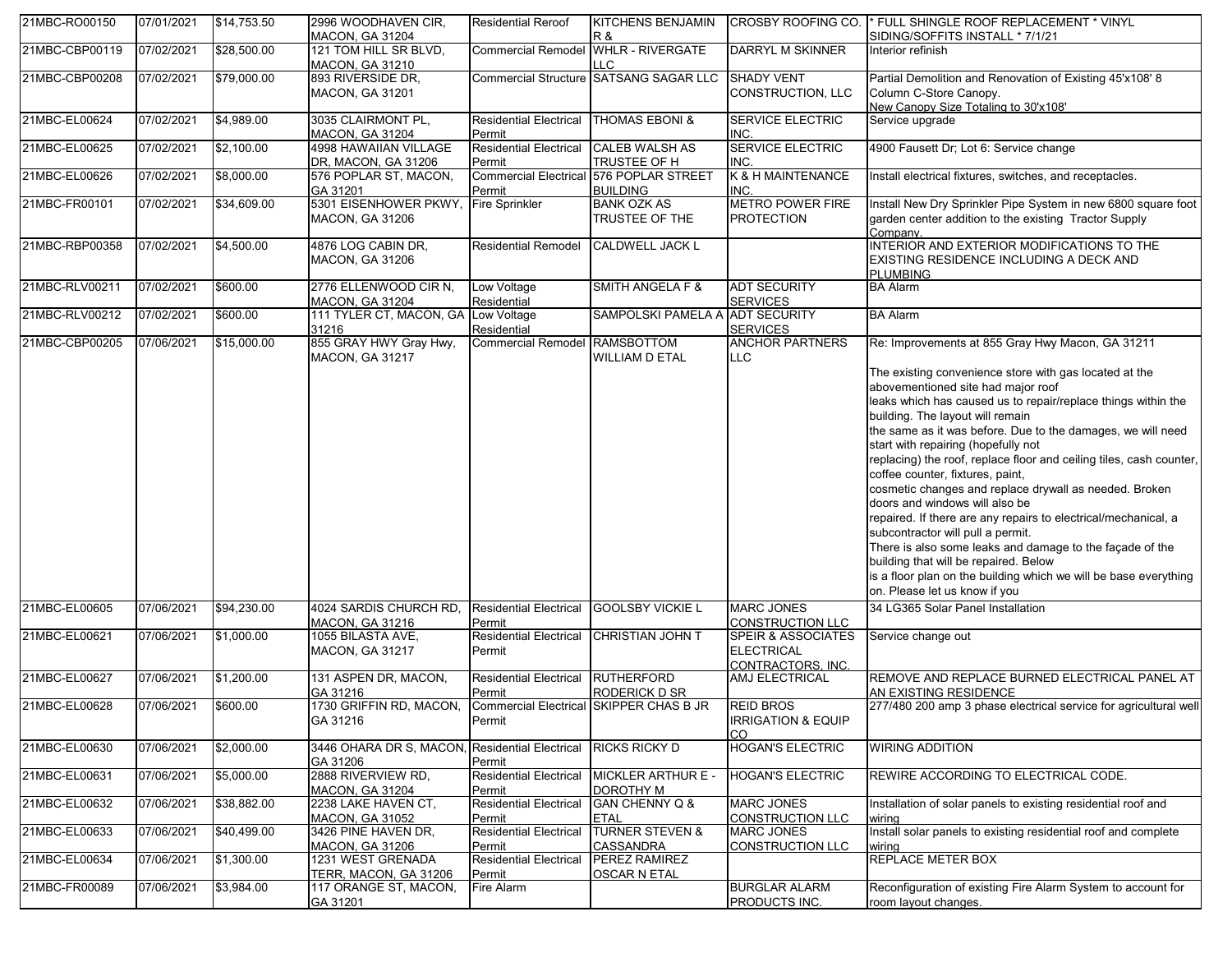| 21MBC-MC00318  | 07/06/2021 | \$9,290.00  | 150 LAMAR ST, MACON, GA Residential              |                                      | PROFESSIONAL                                                 | HOKES HEATING & AIR Replacing unit                        |                                                                                                                                            |
|----------------|------------|-------------|--------------------------------------------------|--------------------------------------|--------------------------------------------------------------|-----------------------------------------------------------|--------------------------------------------------------------------------------------------------------------------------------------------|
|                |            |             | 31204                                            | <b>Mechanical Permit</b>             | <b>PROPERTY MGMT</b>                                         |                                                           |                                                                                                                                            |
| 21MBC-MC00360  | 07/06/2021 | \$35,800.00 | 3090 MERCER UNIVERSITY                           | Commercial                           | <b>MARTIN GRANTOR</b>                                        | <b>BUCKY HOLLAND</b>                                      | two 7.5 and 1 5 ton heat pump                                                                                                              |
|                |            |             | DR, MACON, GA 31204                              | <b>Mechanical Permit</b>             | TRUST                                                        | <b>HEATING &amp; AIR INC.</b>                             |                                                                                                                                            |
| 21MBC-MC00362  | 07/06/2021 | \$4,990.00  | 737 VALLEY TRL, MACON,                           | Residential                          | <b>WEBSTER PERVY R-</b>                                      | <b>BUCKY HOLLAND</b>                                      | A/C and coil only                                                                                                                          |
|                |            |             | GA 31204                                         | <b>Mechanical Permit</b>             | JOY R                                                        | HEATING & AIR INC.                                        |                                                                                                                                            |
| 21MBC-MC00363  | 07/06/2021 | \$10,552.00 | 2847 KNOXVILLE DR,                               | Residential                          | <b>REID MARVIN E &amp;</b>                                   | <b>BUCKY HOLLAND</b>                                      | 5 ton heat pump                                                                                                                            |
|                |            |             | <b>MACON, GA 31052</b>                           | <b>Mechanical Permit</b>             | <b>HARRIET N</b>                                             | <b>HEATING &amp; AIR INC.</b>                             |                                                                                                                                            |
| 21MBC-MC00364  | 07/06/2021 | \$8,861.00  | 1474 BAILEY AVE, MACON,                          | Residential                          | <b>EMORY JENNIE R</b>                                        | <b>BUCKY HOLLAND</b>                                      | 2.5 ton gas                                                                                                                                |
|                |            |             | GA 31204                                         | <b>Mechanical Permit</b>             |                                                              | HEATING & AIR INC.                                        |                                                                                                                                            |
| 21MBC-MC00365  | 07/06/2021 | \$5,926.00  | 9314 HOPEWELL RD,                                | Residential                          | <b>MCCALLUM MITCHELL</b>                                     | <b>BUCKY HOLLAND</b>                                      | 3.5 ton heat pump                                                                                                                          |
|                |            |             | <b>MACON, GA 31052</b>                           | <b>Mechanical Permit</b>             | <b>KEITH</b>                                                 | <b>HEATING &amp; AIR INC.</b>                             |                                                                                                                                            |
| 21MBC-MC00366  | 07/06/2021 | \$6,250.00  | 3417 VAN ZANDT DR,                               | Residential                          | ROUNTREE JOHN                                                | <b>BUCKY HOLLAND</b>                                      | 5 ton ga                                                                                                                                   |
|                |            |             | <b>MACON, GA 31206</b>                           | <b>Mechanical Permit</b>             | WESLEY                                                       | <b>HEATING &amp; AIR INC.</b>                             |                                                                                                                                            |
| 21MBC-MC00367  | 07/06/2021 | \$6,992.00  | 104 CHARLOTTE CT,                                | Residential                          | <b>JACKSON ANTHONY T</b>                                     | <b>BUCKY HOLLAND</b>                                      | 3 ton gas                                                                                                                                  |
|                |            |             | <b>MACON, GA 31220</b>                           | <b>Mechanical Permit</b>             |                                                              | <b>HEATING &amp; AIR INC.</b>                             |                                                                                                                                            |
| 21MBC-MC00368  | 07/06/2021 | \$5,575.00  | 2952 VINEVILLE AVE,                              | Commercial                           | 2952 VINEVILLE LLC                                           | <b>BUCKY HOLLAND</b>                                      | 3 ton heat pump                                                                                                                            |
|                |            |             | <b>MACON, GA 31204</b>                           | <b>Mechanical Permit</b>             |                                                              | HEATING & AIR INC.                                        |                                                                                                                                            |
| 21MBC-MC00369  | 07/06/2021 | \$9,000.00  | 2626 PENBROOK LN,                                | Residential                          | <b>TRAYLOR VICKIE &amp;</b>                                  | <b>WE CARE HEATING</b>                                    | Removing current 4 ton A/C unit and replacing with new Trane                                                                               |
|                |            |             | <b>MACON, GA 31052</b>                           | <b>Mechanical Permit</b>             | <b>SCHNEIDER J</b>                                           | <b>AND AIR</b>                                            | 4 ton A/C unit                                                                                                                             |
| 21MBC-MC00370  | 07/06/2021 | \$6,000.00  | 935 SANTA FE TRL,                                | Residential                          | <b>RAWLINGS ANTWANN</b>                                      | <b>WE CARE HEATING</b>                                    | Removing current A/C unit and replacing with 14 seer gas                                                                                   |
|                |            |             | <b>MACON, GA 31220</b>                           | <b>Mechanical Permit</b>             |                                                              | <b>AND AIR</b>                                            | package unit                                                                                                                               |
| 21MBC-RBP00359 | 07/06/2021 | \$72,054.39 | 2055 FAIRWAY DR,                                 | <b>Residential Remodel</b>           | <b>GIBSON GWENDOLYN</b>                                      | <b>PEACHSTATE</b>                                         | Fire damage restoration                                                                                                                    |
|                |            |             |                                                  |                                      |                                                              | <b>CLEANING &amp;</b>                                     |                                                                                                                                            |
|                |            |             | <b>MACON, GA 31217</b>                           |                                      |                                                              |                                                           |                                                                                                                                            |
|                |            |             |                                                  |                                      |                                                              | <b>RESTORATION</b>                                        | * GUTTER INSTALL * FULL SHINGLE ROOF                                                                                                       |
| 21MBC-RO00152  | 07/06/2021 | \$14,505.00 | 133 BROADLEAF DR,                                | <b>Residential Reroof</b>            | <b>CARRIGAN KATHLEEN</b>                                     | <b>CROSBY ROOFING CO.</b>                                 |                                                                                                                                            |
|                |            |             | MACON, GA 31210                                  |                                      |                                                              |                                                           | REPLACEMENT *                                                                                                                              |
| 21MBC-EL00550  | 07/07/2021 | \$500.00    | 1247 WOOLFOLK ST unit                            | <b>Residential Electrical</b>        | 1247 WOOLFOLK ST                                             | <b>RESOLVE ELECTRIC</b>                                   | power off over 6 months                                                                                                                    |
|                |            |             | 1249, MACON, GA 31217                            | Permit                               | <b>TRUST</b>                                                 |                                                           |                                                                                                                                            |
| 21MBC-EL00616  | 07/07/2021 | \$100.00    | 618 SHURLING DR,                                 |                                      | Commercial Electrical NORTHEAST PLAZA                        | <b>GEORGIA ELECTRIC</b>                                   | ELECTRICAL INSPECTION REQUIRED FOR GA POWER                                                                                                |
|                |            |             | <b>MACON, GA 31211</b>                           | Permit                               | <b>ASSOCIATES L</b>                                          | <b>ASSOCIATES</b>                                         |                                                                                                                                            |
| 21MBC-EL00635  | 07/07/2021 | \$600.00    | 935 TAYLOR ST, MACON,                            | <b>Residential Electrical</b>        | <b>SPRADLEY GEORGE</b>                                       | <b>RICHARD D MILLER</b>                                   | INSTALL SMOKE DETECTOR AND MINOR FIXTURES AND                                                                                              |
|                |            |             | GA 31217                                         | Permit                               |                                                              |                                                           | <b>DEVICES</b>                                                                                                                             |
|                |            |             |                                                  |                                      |                                                              | <b>ELECTRICAL</b>                                         |                                                                                                                                            |
|                |            |             |                                                  |                                      |                                                              | <b>CONTRACTING LLC</b>                                    |                                                                                                                                            |
| 21MBC-EL00636  | 07/07/2021 | \$71,575.00 | 202 TRIBUTARY CT.                                | <b>Residential Electrical</b>        | <b>WILLIAMS IRENE &amp;</b>                                  | POWER HOME SOLAR                                          |                                                                                                                                            |
|                |            |             | <b>MACON, GA 31206</b>                           | Permit                               | <b>GREGORY</b>                                               | <b>LLC</b>                                                |                                                                                                                                            |
|                |            |             |                                                  |                                      |                                                              |                                                           | FOR AN EXISTING RESIDENCE                                                                                                                  |
| 21MBC-EL00637  | 07/07/2021 | \$1,200.00  | 1984 MILLERFIELD RD,                             | <b>Residential Electrical</b>        | <b>STEPHENS JOHNNY</b>                                       | K & P ELECTRICAL                                          | <b>REPLACE METERBASE</b>                                                                                                                   |
|                |            |             | MACON, GA 31217                                  | Permit                               |                                                              | <b>SERVICES INC</b>                                       |                                                                                                                                            |
| 21MBC-EL00638  | 07/07/2021 | \$850.00    | 191 LOWER ELM ST,                                | Commercial Electrical MACON CONCRETE |                                                              | <b>SERVICE ELECTRIC</b>                                   | Communications conduit and receptacle                                                                                                      |
|                |            |             | MACON, GA 31206                                  | Permit                               | <b>PROPERTIES LL</b>                                         | INC.                                                      |                                                                                                                                            |
| 21MBC-EL00639  | 07/07/2021 | \$6,500.00  | 149 AUBURN AVE, MACON,                           |                                      | Residential Electrical GCB PROPERTIES LLC WALKER'S ELECTRIC  |                                                           | Upgrade old service.                                                                                                                       |
|                |            |             | GA 31204                                         | Permit                               |                                                              |                                                           |                                                                                                                                            |
| 21MBC-EL00640  | 07/07/2021 | \$300.00    | 1328 TRIPLE HILL DR,                             |                                      | Residential Electrical HEVENLY FATHER LLC GENERAL SCIENTIFIC |                                                           | <b>VACANCY INSPECTION</b>                                                                                                                  |
|                |            |             | <b>MACON, GA 31206</b>                           | Permit                               |                                                              |                                                           |                                                                                                                                            |
| 21MBC-EL00641  | 07/07/2021 | \$2,200.00  | 2525 ALLAN WAY, MACON,                           |                                      | Residential Electrical BRICKS AND BRIDGES GENERAL SCIENTIFIC |                                                           | <b>REWIRE EXISTING RESIDENCE</b>                                                                                                           |
|                |            |             |                                                  | Permit                               | <b>REAL ESTA</b>                                             |                                                           |                                                                                                                                            |
|                |            |             | GA 31206                                         |                                      |                                                              |                                                           |                                                                                                                                            |
| 21MBC-EL00642  | 07/07/2021 | \$2,401.00  |                                                  | <b>Residential Electrical</b>        | MACON-BIBB CO                                                | <b>GENERAL SCIENTIFIC</b>                                 | INSTALLATION OF 25 GRID TIED ROOF MOUNTED SOLAR<br>PANELS WITH 8.50 KW AND ADDING A BATTERY BACK UP<br><b>REWIRE AN EXISTING RESIDENCE</b> |
|                |            |             | 209 SCHELL AVE, MACON,                           |                                      |                                                              |                                                           |                                                                                                                                            |
|                |            |             | GA 31217                                         | Permit                               | <b>URBAN DEV AUTH</b>                                        |                                                           |                                                                                                                                            |
| 21MBC-EL00643  | 07/07/2021 | \$700.00    | 4693 SAVAGE CREEK DR,                            | <b>Residential Electrical</b>        | <b>VERSTEEG LUTHER L</b>                                     | <b>GENERAL SCIENTIFIC</b>                                 | <b>SERVICE UPGRADE</b>                                                                                                                     |
|                |            |             | MACON, GA 31210                                  | Permit                               | & DEBORAH                                                    |                                                           |                                                                                                                                            |
| 21MBC-FR00096  | 07/07/2021 | \$1,945.00  | 827 FORSYTH ST, MACON,                           | Fire Alarm                           | ADAMS SQUARED LLC MAJOR AND                                  |                                                           | INSTALL FIRE ALARM DEVICES FOR RENOVATIONS                                                                                                 |
|                |            |             | GA 31201                                         |                                      |                                                              | ASSOCIATES. INC.                                          |                                                                                                                                            |
| 21MBC-FR00106  | 07/07/2021 | \$9,000.00  | 5046 FULTON MILL RD,                             | Fire Alarm                           | CALVARY BAPT CH OF BTV SYSTEMS INC                           |                                                           | Install voice evac fire system to meet code.                                                                                               |
|                |            |             | <b>MACON, GA 31216</b>                           |                                      | <b>MACON INC</b>                                             |                                                           |                                                                                                                                            |
| 21MBC-MC00339  | 07/07/2021 | \$5,385.00  | 1155 MATTHEWS PL.                                | Residential                          | <b>MORTON MARSHA D</b>                                       |                                                           | CONDITIONED AIR, INC. HEAT PUMP & AIR HANDLER                                                                                              |
|                |            |             | <b>MACON, GA 31210</b>                           | <b>Mechanical Permit</b>             |                                                              |                                                           |                                                                                                                                            |
| 21MBC-MC00346  | 07/07/2021 | \$8,925.00  | 417 LEAMINGTON LN,                               | Residential                          | <b>MCCARTNEY DAVID R</b>                                     |                                                           | CONDITIONED AIR, INC. 2 CONDENSING UNITS & COIL                                                                                            |
|                |            |             | MACON, GA 31220                                  | <b>Mechanical Permit</b>             |                                                              |                                                           |                                                                                                                                            |
| 21MBC-MC00372  | 07/07/2021 | \$4,476.00  | 7821 INDUSTRIAL HWY,                             | Commercial                           |                                                              | COLUMBUS PAPER CO HOKES HEATING & AIR Changing out a unit |                                                                                                                                            |
|                |            |             | MACON. GA 31216                                  | <b>Mechanical Permit</b>             |                                                              |                                                           |                                                                                                                                            |
| 21MBC-PL00105  | 07/07/2021 | \$5,000.00  | 1520 BASS RD, MACON, GA Plumbing Permit<br>31210 |                                      | <b>JACKIE GAGE</b><br>PROPERTIES LLC                         | <b>MARLER'S PLUMBING</b><br><b>SERVICES</b>               | Rough-In plumbing for 6 shampoo sinks                                                                                                      |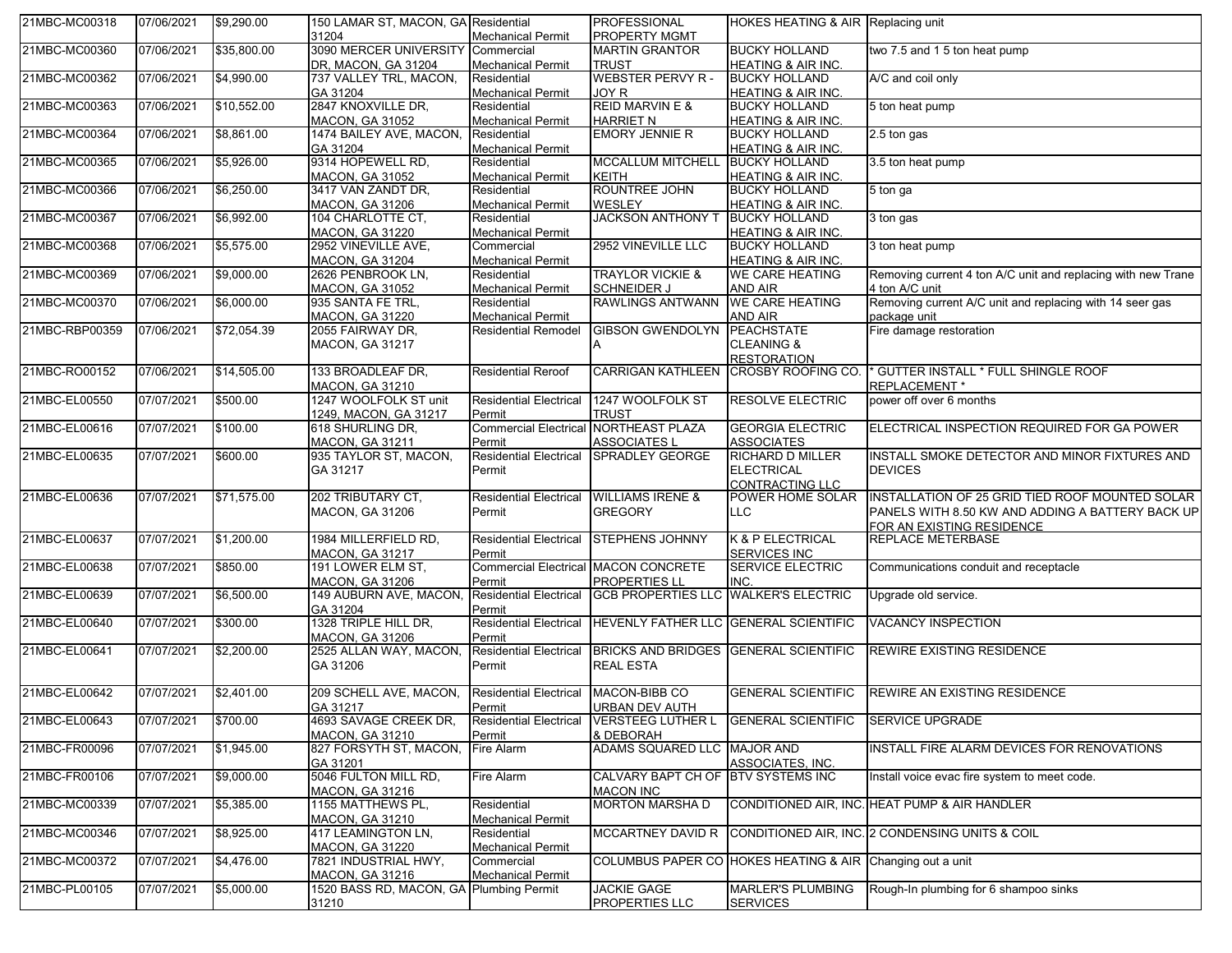| 21MBC-RBP00360 | 07/07/2021 | \$135,780.00 | 3252 BRIDGEWOOD DR,<br>MACON, GA 31216                   | New Single Family<br><b>Dwelling</b>        | MOFVII PROPERTY CO LGI HOMES<br>LLC            |                                                    | Building new single family dwelling                                                           |
|----------------|------------|--------------|----------------------------------------------------------|---------------------------------------------|------------------------------------------------|----------------------------------------------------|-----------------------------------------------------------------------------------------------|
| 21MBC-RBP00361 | 07/07/2021 | \$142,260.00 | 3248 BRIDGEWOOD DR,<br>MACON, GA 31216                   | New Single Family<br><b>Dwelling</b>        | MOFVII PROPERTY CO LGI HOMES<br>LC.            |                                                    | Building new single family residential homes                                                  |
| 21MBC-RBP00362 | 07/07/2021 | \$155,182.00 | 3244 BRIDGEWOOD DR,<br>MACON, GA 31216                   | <b>New Single Family</b><br><b>Dwelling</b> | MOFVII PROPERTY CO LGI HOMES<br>LC             |                                                    | Building new single family home                                                               |
| 21MBC-RBP00363 | 07/07/2021 | \$142,260.00 | 3240 BRIDGEWOOD DR,<br><b>MACON, GA 31216</b>            | New Single Family<br><b>Dwelling</b>        | MOFVII PROPERTY CO LGI HOMES<br>$\overline{C}$ |                                                    | building new single family home                                                               |
| 21MBC-RBP00366 | 07/07/2021 | \$134,637.00 | 208 YORK LN, MACON, GA<br>31220                          | New Single Family<br><b>Dwelling</b>        | <b>THREE OAKS CONS &amp;</b><br><b>DEV INC</b> | <b>WJH LLC</b>                                     | New Single Family Dwelling- 3 trades                                                          |
| 21MBC-RBP00367 | 07/07/2021 | \$118,707.00 | 212 YORK LN, MACON, GA<br>31220                          | New Single Family<br><b>Dwelling</b>        | THREE OAKS CONS &<br>DEV INC                   | <b>WJH LLC</b>                                     | New Single Family Dwelling- 3 trades                                                          |
| 21MBC-RBP00368 | 07/07/2021 | \$134,637.00 | 214 YORK LN, MACON, GA<br>31220                          | New Single Family<br><b>Dwelling</b>        | <b>THREE OAKS CONS &amp;</b><br><b>DEV INC</b> | <b>WJH LLC</b>                                     | New Single Family Dwelling- 3 trades                                                          |
| 21MBC-RDK00008 | 07/07/2021 | \$11,000.00  | 302 IVY STONE DR.<br><b>MACON, GA 31220</b>              | Deck - Residential                          | <b>BUCKNER HARRY S &amp;</b><br><b>TIANN</b>   | <b>ARCHADECK OF</b><br><b>CENTRAL GEORGIA</b>      | remove decking (floor) and replace                                                            |
| 21MBC-RLV00213 | 07/07/2021 | \$600.00     | 805 PARKVIEW DR,<br><b>MACON, GA 31211</b>               | Low Voltage<br>Residential                  | <b>GRAVES AGNES</b>                            | <b>ADT SECURITY</b><br><b>SERVICES</b>             | <b>BA Alarm</b>                                                                               |
| 21MBC-RLV00214 | 07/07/2021 | \$600.00     | 148 HOLMES AVE, MACON,<br>GA 31204                       | Low Voltage<br>Residential                  | STILES JOSEPH<br>EUGENE III -                  | <b>ADT SECURITY</b><br><b>SERVICES</b>             | <b>BA Alarm</b>                                                                               |
| 21MBC-RLV00215 | 07/07/2021 | \$600.00     | <b>769 BARRINGTON HALL</b><br>DR, MACON, GA 31220        | Low Voltage<br>Residential                  | PATEL LISA D &<br><b>DASHARTHBHAI</b>          | <b>ADT SECURITY</b><br><b>SERVICES</b>             | <b>BA Alarm</b>                                                                               |
| 21MBC-RO00123  | 07/07/2021 | \$6,500.00   | 1136 BURTON AVE,<br><b>MACON, GA 31204</b>               | <b>Residential Reroof</b>                   | <b>SMITH TANYA &amp;</b><br>JOHNTRELL JACKSON  |                                                    | RERROOF FOR AN EXISTING RESIDENCE                                                             |
| 21MBC-RO00151  | 07/07/2021 | \$6,100.00   | 1121 BOULEVARD, MACON, Residential Reroof<br>GA 31211    |                                             | WATTS JOHN R - DALE BLAND ROOFING CO.          | INC.                                               | REMOVE EXISTING SHINGLES AND INSTALL NEW 25 YR.<br>MOIRE BLACK SHINGLES. HAUL OFF ALL DEBRIS. |
| 21MBC-SGN00004 | 07/07/2021 | \$119,450.00 | 3710 NORTHSIDE DR.<br>MACON, GA 31210                    | <b>Sign Permit</b>                          | <b>MACON MIXER RE LLC</b>                      |                                                    | Installation of signage for Culver's Restaurant                                               |
| 21MBC-DM00062  | 07/08/2021 | \$5,000.00   | 381 MONROE ST, MACON,<br>GA 31201                        | Demolition                                  | <b>STONE ACADEMY INC</b>                       | SACAL GLOBAL<br>SOLUTIONS INC.                     | DEMOLITION OF ENTIRE RESIDENTIAL STRUCTURE                                                    |
| 21MBC-DM00063  | 07/08/2021 | \$3,500.00   | 381 MONROE ST (aka-365<br>MONROE ST), MACON, GA<br>31201 | Demolition                                  | <b>STONE ACADEMY INC</b>                       | <b>SACAL GLOBAL</b><br>SOLUTIONS INC.              | DEMOLITION OF ENTIRE RESIDENTIAL STRUCTURE                                                    |
| 21MBC-DM00064  | 07/08/2021 | \$4,000.00   | 381 MONROE ST (aka-373<br>MONROE ST), MACON, GA<br>31201 | <b>Demolition</b>                           | <b>STONE ACADEMY INC</b>                       | <b>SACAL GLOBAL</b><br>SOLUTIONS INC.              | DEMOLITION OF ENTIRE RESIDENTIAL STRUCTURE                                                    |
| 21MBC-EL00644  | 07/08/2021 | \$2,500.00   | 4800 NORTH MUMFORD<br>RD, MACON, GA 31210                | <b>Residential Electrical</b><br>Permit     | <b>KALISH KATHERINE</b><br><b>MCAULAY -</b>    | <b>AMEN ELECTRIC</b>                               | INSTALLATION OF 80A SUB PANEL, 3-BRANCH CIRCUITS,<br><b>GENERAL LIGHTING AND OUTLETS</b>      |
| 21MBC-EL00645  | 07/08/2021 | \$5,000.00   | 3824 HARTLEY BRIDGE RD<br><b>MACON, GA 31216</b>         | <b>Residential Electrical</b><br>Permit     | <b>GOLDSBY MAUDE S</b>                         | M.A.B. ELECTRICAL<br><b>SERVICE</b>                | Rewire                                                                                        |
| 21MBC-EL00647  | 07/08/2021 | \$500.00     | 1166 LAMONT ST, MACON,<br>GA 31204                       | <b>Residential Electrical</b><br>Permit     | BAE PROPERTIES LLC BRIAN GREGORY               | ELECTRIC LLC                                       | REPLACE SERVICE MAST DAMAGED BY STORM                                                         |
| 21MBC-EL00648  | 07/08/2021 | \$43,591.00  | 1271 SOUTH JACKSON<br>SPRINGS RD, MACON, GA<br>31211     | <b>Residential Electrical</b><br>Permit     | <b>SALYER DOUGLAS W</b>                        | <b>MARC JONES</b><br>CONSTRUCTION LLC              | Installation of solar panels to existing residential roof and<br>wiring                       |
| 21MBC-PL00106  | 07/08/2021 | \$1,200.00   | 3824 HARTLEY BRIDGE RD<br><b>MACON, GA 31216</b>         | <b>Residential Plumbing</b><br>Permit       | <b>GOLDSBY MAUDE S</b>                         | <b>EMERY &amp; SON</b><br><b>PLUMBING</b>          | ROUGHIN 6 FIXTURES FOR PLUMBING                                                               |
| 21MBC-PL00107  | 07/08/2021 | \$1,100.00   | 2888 RIVERVIEW RD,<br><b>MACON, GA 31204</b>             | <b>Residential Plumbing</b><br>Permit       | <b>MICKLER ARTHUR E -</b><br><b>DOROTHY M</b>  | <b>EMERY &amp; SON</b><br>PLUMBING                 | ROUGH IN 7 PLUMBING FIXTURES                                                                  |
| 21MBC-RO00153  | 07/08/2021 | \$7,000.00   | 654 ANDERSON ST,<br><b>MACON, GA 31201</b>               | <b>Residential Reroof</b>                   | <b>BAGLEY MARGIE</b><br><b>SMITH</b>           | <b>BLAND ROOFING CO</b><br>INC.                    | REMOVE EXISTING SHINGLES AND INSTALL 25 YEAR<br>MOIRE BLACK SHINGLES THEN HAUL OFF ALL DEBRIS |
| 21MBC-CBP00211 | 07/09/2021 | \$120,000.00 | 4652 AYERS RD, MACON,<br>GA 31210                        | Accessory Building -<br>Commercial          | <b>COVENANT ACADEMY</b><br><b>INC</b>          | PIEDMONT<br><b>RECONSTRUCTION</b><br>COMPANY, INC. | Construct prefab metal canopy over an existing outdoor<br>basketball court                    |
| 21MBC-CBP00213 | 07/09/2021 | \$391,000.00 | 4509 KNIGHT RD, MACON,<br>GA 31220                       | Commercial Remodel ARTHUR M G               |                                                | STROUD AND<br><b>COMPANY</b>                       | <b>Interior Modification</b>                                                                  |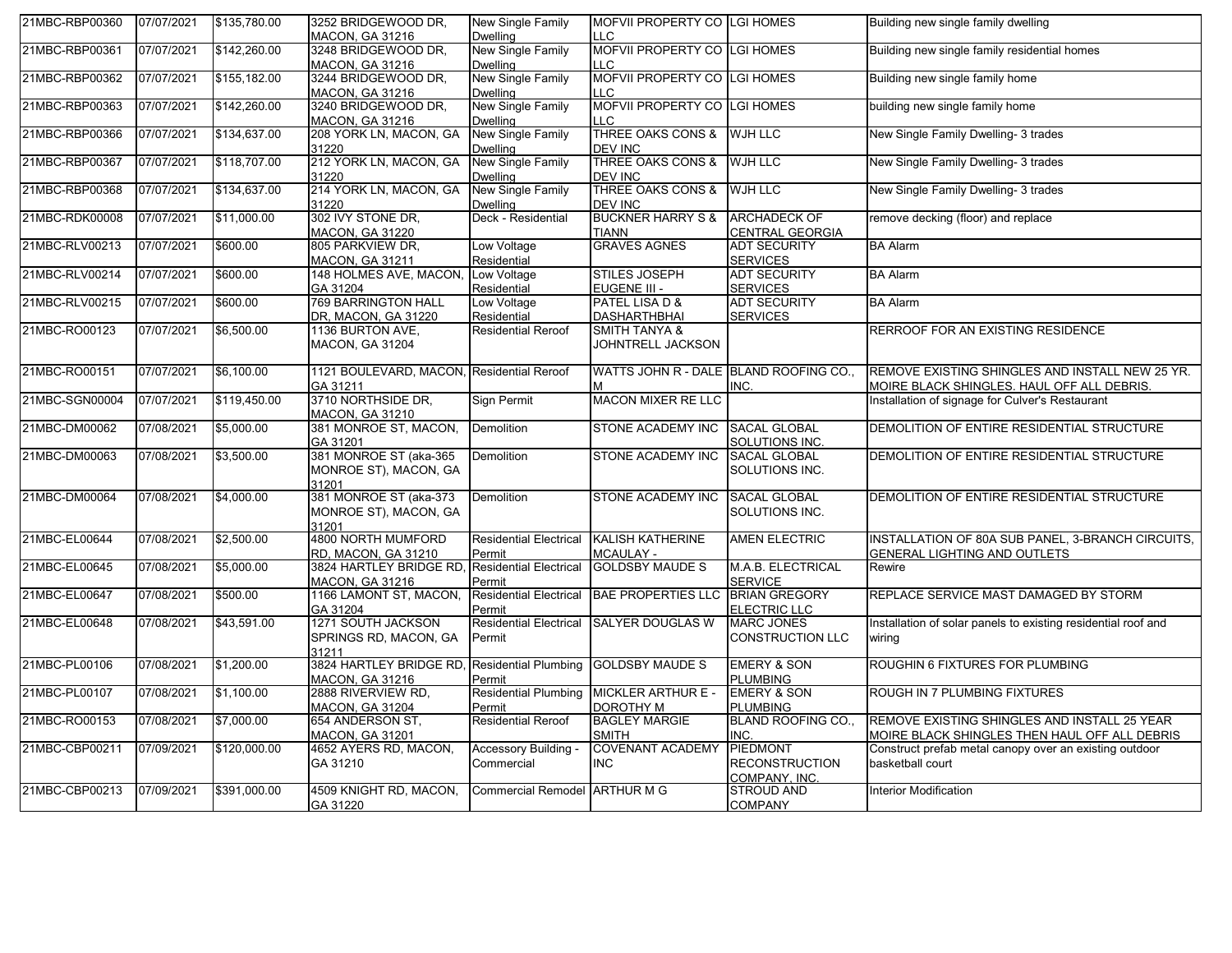| 21MBC-CBP00216 | 07/09/2021 | \$5,000.00  | 3769 RIDGE AVE, MACON,                            | <b>New Commercial</b>                   | ALEXANDER IV LLC        |                                         | This project was originally submitted and permitted by the      |
|----------------|------------|-------------|---------------------------------------------------|-----------------------------------------|-------------------------|-----------------------------------------|-----------------------------------------------------------------|
|                |            |             | GA 31204                                          | <b>Building</b>                         |                         |                                         | State of GA and Macon/Bibb as a mixed use, Assisted living      |
|                |            |             |                                                   |                                         |                         |                                         | facility and Apartment Occupancy. The State only reviewed       |
|                |            |             |                                                   |                                         |                         |                                         | and permitted the Assisted Living portion. Upon its             |
|                |            |             |                                                   |                                         |                         |                                         | completion, it was determined that what was permitted as        |
|                |            |             |                                                   |                                         |                         |                                         | Apartment Occupancy should be changed to Assisted Living,       |
|                |            |             |                                                   |                                         |                         |                                         | thus the entire facility will be an Assisted Living Occupancy.  |
|                |            |             |                                                   |                                         |                         |                                         | This revision 6 incorporates revisions to the original          |
|                |            |             |                                                   |                                         |                         |                                         | construction documents previously permitted, as to document     |
|                |            |             |                                                   |                                         |                         |                                         | the required improvements for the conversion of permitted       |
|                |            |             |                                                   |                                         |                         |                                         | use. In summary, the changes included the following:            |
|                |            |             |                                                   |                                         |                         |                                         | 1. Changed the code summary pages to reflect:                   |
|                |            |             |                                                   |                                         |                         |                                         | a. The Adopted 2018 IBC, LSC, and associated codes, rather      |
|                |            |             |                                                   |                                         |                         |                                         | than the originally used 2012 codes.                            |
|                |            |             |                                                   |                                         |                         |                                         | b. Updated the areas designations and calculations to reflect   |
|                |            |             |                                                   |                                         |                         |                                         | the change from Apartments to Assisted Living.                  |
|                |            |             |                                                   |                                         |                         |                                         | c. Included an updated Waiver from Macon/Bibb to reflect a      |
|                |            |             |                                                   |                                         |                         |                                         | change of a previously approved waiver to clarify the Assisted  |
|                |            |             |                                                   |                                         |                         |                                         | Living use rather than Apartment use.                           |
|                |            |             |                                                   |                                         |                         |                                         | 2. Added 2 smoke area separation doors in walls that were       |
|                |            |             |                                                   |                                         |                         |                                         | already designed to be smoke tight, as to create smoke areas    |
|                |            |             |                                                   |                                         |                         |                                         | of less than 22,500 s.f. each. Such doors are placed on hold-   |
|                |            |             |                                                   |                                         |                         |                                         | open devices and are connected to the fire alarm to close       |
|                |            |             |                                                   |                                         |                         |                                         | upon signal. The Architectural and Electrical Drawings reflect  |
|                |            |             |                                                   |                                         |                         |                                         | such.                                                           |
|                |            |             |                                                   |                                         |                         |                                         | 3. Change the sprinkler system at the portion being converted   |
|                |            |             |                                                   |                                         |                         |                                         | from Apartments to Assisted living, from NFPA13R to NFPA13      |
|                |            |             |                                                   |                                         |                         |                                         | (sprinkler report included in submission).                      |
|                |            |             |                                                   |                                         |                         |                                         | 4. Increased the number with Visible Fire Alarm Notification    |
|                |            |             |                                                   |                                         |                         |                                         | Devices from 4 to 7.                                            |
|                |            |             |                                                   |                                         |                         |                                         | 5. Changed lockset function to door 155A, to have an exit       |
|                |            |             |                                                   |                                         |                         |                                         | device with a magnetic lock that will unlock upon receiving an  |
|                |            |             |                                                   |                                         |                         |                                         | alarm signal.                                                   |
|                |            |             |                                                   |                                         |                         |                                         | 6. The originally completed Civil, Structural, Plumbing, and    |
| 21MBC-DM00067  | 07/09/2021 | \$7,000.00  | 834 LYNMORE AVE.                                  | <b>Demolition</b>                       | MACON-BIBB COUNTY       | <b>SOUTHERN</b>                         | Demolish house                                                  |
|                |            |             | MACON, GA 31206                                   |                                         |                         | DIRTWORKS, LLC                          |                                                                 |
| 21MBC-EL00646  | 07/09/2021 | \$800.00    | 5411 HOUSTON RD,                                  | <b>Residential Electrical</b>           | <b>SKYVIEW</b>          | <b>ALFREDO DANIEL</b>                   | Georgia Power request inspection for Power On                   |
|                |            |             | <b>MACON, GA 31216</b>                            | Permit                                  | <b>INVESTMENTS LLC</b>  |                                         |                                                                 |
| 21MBC-CLV00036 | 07/12/2021 | \$600.00    | 3357 RICE MILL RD.                                | Low Voltage                             | <b>FAITH FIRST</b>      | <b>ADT SECURITY</b>                     | <b>BA</b> Alarm                                                 |
|                |            |             | <b>MACON, GA 31206</b>                            | Commercial                              | <b>METHODIS CHURCH</b>  | <b>SERVICES</b>                         |                                                                 |
| 21MBC-DM00065  | 07/12/2021 | \$7,000.00  | 4316 HOUSTON AVE,                                 | Demolition                              | <b>NORVIS GROUP LLC</b> | <b>SOUTHERN</b>                         | Demolish house                                                  |
|                |            |             | <b>MACON, GA 31206</b>                            |                                         |                         | DIRTWORKS, LLC                          |                                                                 |
| 21MBC-DM00066  | 07/12/2021 | \$7,000.00  | 4330 HOUSTON AVE.                                 | Demolition                              | <b>EUGENE MARC</b>      | <b>SOUTHERN</b>                         | Demolish house                                                  |
| 21MBC-EL00649  |            |             | <b>MACON. GA 31206</b>                            |                                         | <b>SKYVIEW</b>          | DIRTWORKS, LLC<br><b>ALFREDO DANIEL</b> |                                                                 |
|                | 07/12/2021 | \$1,200.00  | 5411 HOUSTON RD Lot 56,<br><b>MACON, GA 31216</b> | <b>Residential Electrical</b>           | <b>INVESTMENTS LLC</b>  |                                         | New Residential Service 200 amps, new Load Center               |
| 21MBC-EL00650  | 07/12/2021 | \$1,200.00  | 5411 HOUSTON RD Lot 80.                           | Permit<br><b>Residential Electrical</b> | <b>SKYVIEW</b>          | ALFREDO DANIEL                          | New Residential Service, 200 amps, replace Load Center          |
|                |            |             | <b>MACON, GA 31216</b>                            | <u>Permit</u>                           | <b>INVESTMENTS LLC</b>  |                                         |                                                                 |
| 21MBC-EL00651  | 07/12/2021 | \$300.00    | 5155 WESLEYAN CIR,                                | <b>Residential Electrical</b>           | <b>TABB RHONDA A</b>    | K & P ELECTRICAL                        | <b>POWER RELEASE</b>                                            |
|                |            |             | MACON, GA 31210                                   | Permit                                  |                         | <b>SERVICES INC</b>                     |                                                                 |
| 21MBC-EL00652  | 07/12/2021 | \$800.00    | 2939 RICHARD DR, MACON                            | <b>Residential Electrical</b>           | TC HLDGS OF GA &        | M.A.B. ELECTRICAL                       | Service repair                                                  |
|                |            |             | GA 31206                                          | Permit                                  | HERBERT L               | <b>SERVICE</b>                          |                                                                 |
| 21MBC-FR00112  | 07/12/2021 | \$3,500.00  | 6109 HOUSTON RD,                                  | Fire Sprinkler                          | <b>BEVIL CREEK</b>      | <b>GEORGIA AUTOMATIC</b>                | relocate fire sprinklers several areas in renovated building to |
|                |            |             | MACON. GA 31216                                   |                                         | <b>NVESTMENTS LLC</b>   | SPRINKLER                               | bring ex. building up to fire protection code compliance        |
| 21MBC-MC00359  | 07/12/2021 | \$6,476.00  | 1191 JACKSON SPRINGS                              | Residential                             | CHANCE WHITNEY          | TOTAL COMFORT                           | INSTALL 3.5 TON AC UNIT                                         |
|                |            |             | RD, MACON, GA 31211                               | <b>Mechanical Permit</b>                |                         | COOLING AND                             |                                                                 |
|                |            |             |                                                   |                                         |                         | <b>HEATING, LLC</b>                     |                                                                 |
| 21MBC-MC00375  | 07/12/2021 | \$6,000.00  | 3375 HILLCREST AVE,                               | Residential                             | <b>MUNDY MARY B</b>     | <b>WE CARE HEATING</b>                  | Removing current a/c package unit and replacing with new        |
|                |            |             | MACON, GA 31204                                   | Mechanical Permit                       |                         | AND AIR                                 | Trane a/c 2.5 ton package unit                                  |
| 21MBC-RBP00364 | 07/12/2021 | \$73,600.00 | 1320 DUNCAN AVE,                                  | <b>Residential Remodel</b>              | <b>NEIGHBORHOOD</b>     | <b>QUALITY</b>                          | A complete renovation, plumbing, electrical, roofing, flooring, |
|                |            |             | MACON, GA 31201                                   |                                         | <b>WORKS INC</b>        | CONSTRUCTION AND                        | painting and yard cleanup.                                      |
|                |            |             |                                                   |                                         |                         | <b>IMPROVEMENT OF</b>                   |                                                                 |
|                |            |             |                                                   |                                         |                         | <b>ATLANTA INC</b>                      |                                                                 |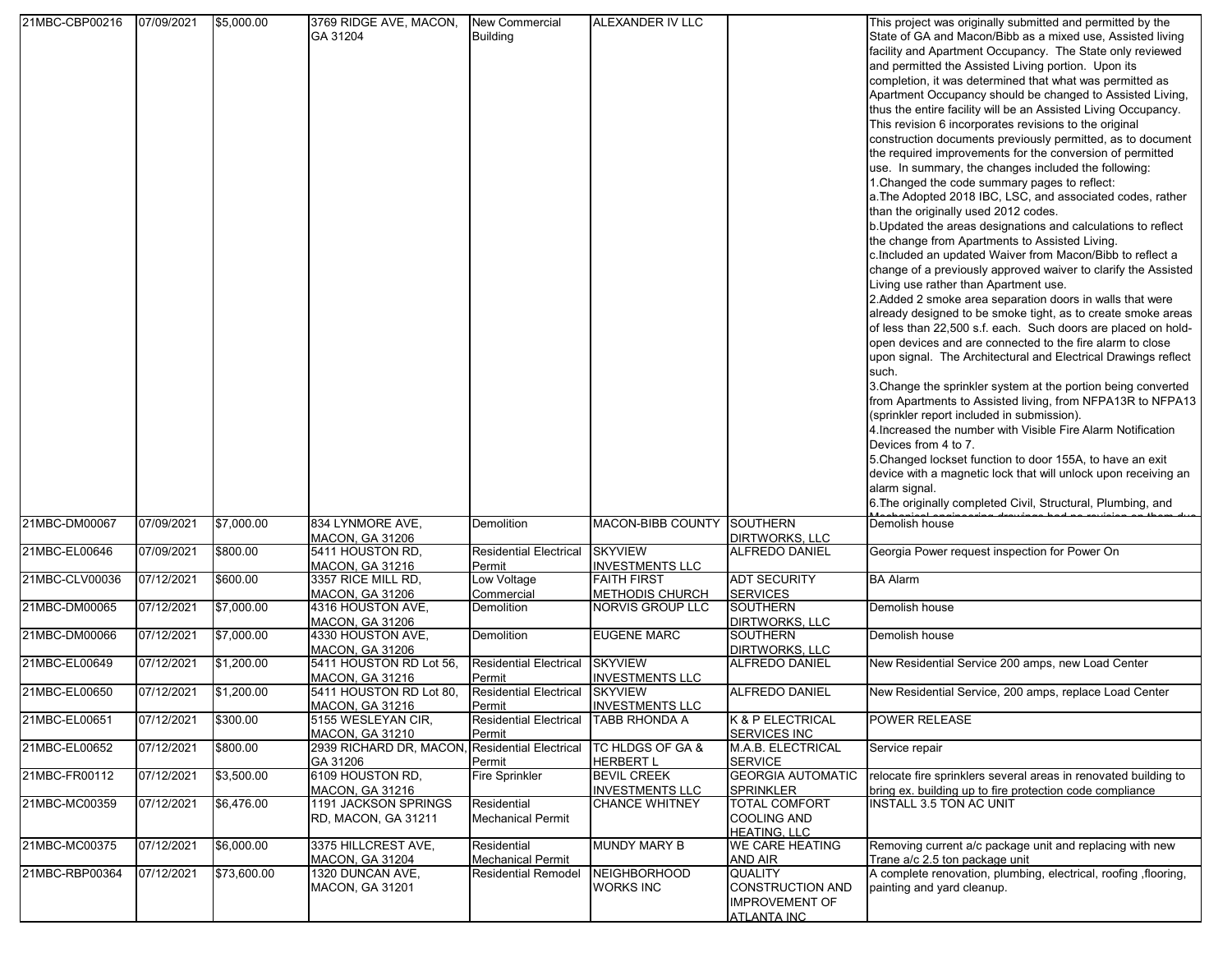| 21MBC-RBP00369 | 07/12/2021 | \$105,963.00   | 216 YORK LN, MACON, GA<br>31220                         | <b>New Single Family</b><br><b>Dwelling</b> | THREE OAKS CONS &<br>DEV INC                 | WJH LLC                                                | New Single Family Dwelling - 3 trades                                                                                                                                                                                                                                                                                                                                                                                                        |
|----------------|------------|----------------|---------------------------------------------------------|---------------------------------------------|----------------------------------------------|--------------------------------------------------------|----------------------------------------------------------------------------------------------------------------------------------------------------------------------------------------------------------------------------------------------------------------------------------------------------------------------------------------------------------------------------------------------------------------------------------------------|
| 21MBC-RBP00370 | 07/12/2021 | \$119,442.00   | 218 YORK LN, MACON, GA<br>31220                         | <b>New Single Family</b><br><b>Dwelling</b> | <b>THREE OAKS CONS &amp;</b><br>DEV INC      | <b>WJH LLC</b>                                         | New Single Family Dwelling- 3 trades                                                                                                                                                                                                                                                                                                                                                                                                         |
| 21MBC-RBP00371 | 07/12/2021 | \$133,767.00   | 220 YORK LN, MACON, GA<br>31220                         | <b>New Single Family</b><br><b>Dwelling</b> | <b>THREE OAKS CONS &amp;</b><br>DEV INC      | <b>WJH LLC</b>                                         | New Single Family Dwelling- 3 trades                                                                                                                                                                                                                                                                                                                                                                                                         |
| 21MBC-RBP00372 | 07/12/2021 | \$105,663.00   | 240 YORK LN, MACON, GA<br>31220                         | New Single Family<br><b>Dwelling</b>        | <b>THREE OAKS CONS &amp;</b><br>DEV INC      | <b>WJH LLC</b>                                         | New single family dwelling- 3 trades                                                                                                                                                                                                                                                                                                                                                                                                         |
| 21MBC-RBP00373 | 07/12/2021 | \$119,442.00   | 242 YORK LN, MACON, GA<br>31220                         | <b>New Single Family</b><br><b>Dwelling</b> | <b>THREE OAKS CONS &amp;</b><br>DEV INC      | <b>WJH LLC</b>                                         | New Single Family Dwelling- 3 trades                                                                                                                                                                                                                                                                                                                                                                                                         |
| 21MBC-RBP00374 | 07/12/2021 | \$134,637.00   | 246 YORK LN, MACON, GA<br>31220                         | New Single Family<br><b>Dwelling</b>        | <b>THREE OAKS CONS &amp;</b><br>DEV INC      | <b>WJH LLC</b>                                         | New Single Family Dwelling- 3 trades                                                                                                                                                                                                                                                                                                                                                                                                         |
| 21MBC-RBP00375 | 07/12/2021 | \$105,663.00   | 248 YORK LN, MACON, GA<br>31220                         | <b>New Single Family</b><br><b>Dwelling</b> | <b>THREE OAKS CONS &amp;</b><br>DEV INC      | <b>WJH LLC</b>                                         | New Single Family Dwelling- 3 trades                                                                                                                                                                                                                                                                                                                                                                                                         |
| 21MBC-RBP00376 | 07/12/2021 | \$119,442.00   | 250 YORK LN, MACON, GA<br>31220                         | New Single Family<br><b>Dwelling</b>        | <b>THREE OAKS CONS &amp;</b><br>DEV INC      | <b>WJH LLC</b>                                         | New Single Family Dwelling- 3 trades                                                                                                                                                                                                                                                                                                                                                                                                         |
| 21MBC-RBP00377 | 07/12/2021 | \$134,637.00   | 252 YORK LN, MACON, GA<br>31220                         | <b>New Single Family</b><br><b>Dwelling</b> | <b>THREE OAKS CONS &amp;</b><br>DEV INC      | <b>WJH LLC</b>                                         | New Single Family Dwelling- 3 trades                                                                                                                                                                                                                                                                                                                                                                                                         |
| 21MBC-RBP00378 | 07/12/2021 | \$10,000.00    | 6720 VONREG DR, MACON, Residential Remodel<br>GA 31216  |                                             | <b>VANDHITCH CHARLES</b><br>C JR             | CHARLES C.<br><b>VANDHITCH JR</b><br>(HOMEOWNER)       | REMOVING LOAD BARING WALL TO OPEN UP LIVING<br>ROOM AND REPLACE IT WITH A LVL BEAM                                                                                                                                                                                                                                                                                                                                                           |
| 21MBC-RLV00216 | 07/12/2021 | \$600.00       | 443 APPLE BLOSSOM WAY, Low Voltage<br>MACON, GA 31217   | Residential                                 | <b>COLEY GISELA</b><br><b>BEATRICE</b>       | ADT SECURITY<br><b>SERVICES</b>                        | <b>BA Alarm</b>                                                                                                                                                                                                                                                                                                                                                                                                                              |
| 21MBC-RLV00217 | 07/12/2021 | \$600.00       | 6091 FOUNTAIN DR.<br>MACON, GA 31216                    | Low Voltage<br>Residential                  | HILL KEESHA L                                | <b>ADT SECURITY</b><br><b>SERVICES</b>                 | <b>BA Alarm</b>                                                                                                                                                                                                                                                                                                                                                                                                                              |
| 21MBC-RLV00218 | 07/12/2021 | \$600.00       | 1559 WINSTON DR,<br>MACON, GA 31206                     | Low Voltage<br>Residential                  | <b>GRAYER SHELIA L</b>                       | <b>ADT SECURITY</b><br><b>SERVICES</b>                 | <b>BA Alarm</b>                                                                                                                                                                                                                                                                                                                                                                                                                              |
| 21MBC-RLV00219 | 07/12/2021 | \$600.00       | 1482 MARIGOLD AVE,<br><b>MACON. GA 31204</b>            | Low Voltage<br>Residential                  | <b>GOLD DOMINION</b><br><b>HOLDINGS LLC</b>  | <b>ADT SECURITY</b><br><b>SERVICES</b>                 | <b>BA Alarm</b>                                                                                                                                                                                                                                                                                                                                                                                                                              |
| 21MBC-RO00154  | 07/12/2021 | \$12,005.00    | 909 COLLEGE ST, MACON,<br>GA 31201                      | <b>Residential Reroof</b>                   | <b>HERITAGE HOMES OF</b><br>MIDDLE GEO       | <b>CROSBY ROOFING CO.</b>                              | * GUTTERS * TPO ROOFING * SHINGLE ROOFING                                                                                                                                                                                                                                                                                                                                                                                                    |
| 21MBC-SGN00013 | 07/12/2021 | \$125,000.00   | 4934 Sardis Church Rd,<br>Macon, GA 31216               | Sign Permit                                 | <b>QuikTrip Corporation</b>                  | <b>HORIZON</b><br>CONSTRUCTION CO.                     | Sign was installed on foundation and erected without a permit<br>or the benefit of inspection from Macon-Bibb County. This<br>permit application is meant to verify compliance with those<br>codes in affect at this time. The inspection of the foundation<br>will be addressed through the acceptance of a report from a<br>third party engineering service, with Macon-Bibb County<br>nerforming the final sign and electrical inspection |
| 21MBC-CBP00201 | 07/13/2021 | \$2,916,807.00 | 5101 RIVERSIDE DR.<br>MACON, GA 31210                   | <b>New Commercial</b><br><b>Building</b>    | <b>SRTJR MACON LLC</b>                       | <b>PELLICANO</b><br><b>CONSTRUCTION</b>                | <b>New Furniture Store</b>                                                                                                                                                                                                                                                                                                                                                                                                                   |
| 21MBC-EL00654  | 07/13/2021 | \$1,200.00     | 1859 FLINTWOOD DR,<br><b>MACON, GA 31211</b>            | <b>Residential Electrical</b><br>Permit     | <b>GEASLEN MARY</b><br><b>KATHLEEN</b>       | <b>K &amp; P ELECTRICAL</b><br>SERVICES INC            | <b>REPLACE METER BASE</b>                                                                                                                                                                                                                                                                                                                                                                                                                    |
| 21MBC-EL00655  | 07/13/2021 | \$300.00       | 706 BOWDEN ST, MACON,<br>GA 31206                       | <b>Residential Electrical</b><br>Permit     | <b>FIVE STAR EXPRESS</b><br>LC.              | <b>GENERAL SCIENTIFIC</b>                              | <b>POWER RELEASE</b>                                                                                                                                                                                                                                                                                                                                                                                                                         |
| 21MBC-RBP00379 | 07/13/2021 | \$80,000.00    | 1225 TUCKER RD, MACON,<br>GA 31210                      | <b>Residential Remodel</b>                  | Tammy Broadus                                |                                                        | Removing existing roofing structure and adding 2 layers of<br>concrete blocks; replace roofing (structure to 7 ft.) Framing;<br>HVAC; plumbing ; electrical, windows; doors.<br>ELECTRICAL AND PLUMBING WILL BE SINGLE TRADES.                                                                                                                                                                                                               |
| 21MBC-RBP00380 | 07/13/2021 | \$35,000.00    | 110 HERITAGE CT, MACON, Residential Remodel<br>GA 31210 |                                             | MCLENDON JAMES C - SAIKAS BUILDERS<br>JEAN W |                                                        | REMODEL MASTER BATH-NEW VALUES, SINK &<br><b>MIRRORS</b>                                                                                                                                                                                                                                                                                                                                                                                     |
| 21MBC-RBP00381 | 07/13/2021 | \$30,000.00    | 910 WARWICK DR, MACON, Residential Remodel<br>GA 31210  |                                             | <b>CABE ROBERT III &amp;</b><br>REBECCA K    | <b>SAIKAS BUILDERS</b>                                 | REMODEL 2 BATHROON AND THE KITCHEN, REPLACE 3<br>WINDOWS, BUILD UP THE DEN FLOOR, REMOVE 2<br><b>WALLS</b>                                                                                                                                                                                                                                                                                                                                   |
| 21MBC-DM00068  | 07/14/2021 | \$5,000.00     | 672 OLD LUNDY RD.<br><b>MACON, GA 31210</b>             | Demolition                                  | <b>CHAPMAN BRANDI B</b><br>ETAL              | <b>GEORGIA</b><br><b>ENVIRONMENTAL</b><br><b>GROUP</b> | RESIDENTIAL DEMOLITION-WOOD SHED                                                                                                                                                                                                                                                                                                                                                                                                             |
| 21MBC-EL00653  | 07/14/2021 | \$2,000.00     | 3695 LINDSEY DR, MACON,<br>GA 31206                     | <b>Residential Electrical</b><br>Permit     | <b>SOA SEVEN DAYS</b><br>SOLUTIONS LLC       | M.A.B. ELECTRICAL<br><b>SERVICE</b>                    | Service upgrade                                                                                                                                                                                                                                                                                                                                                                                                                              |
| 21MBC-EL00656  | 07/14/2021 | \$3,000.00     | 2231 MONROE AVE.<br>MACON, GA 31206                     | <b>Residential Electrical</b><br>Permit     | <b>IVORY COOPER</b>                          | FOCUS ELECTRIC CO.                                     | REWIRE FOR 200 AMP TOTAL ELECTRICAL                                                                                                                                                                                                                                                                                                                                                                                                          |
| 21MBC-EL00657  | 07/14/2021 | \$400.00       | 3438 HOUSTON AVE,<br>MACON, GA 31206                    | <b>Commercial Electrical</b><br>Permit      | JONES FRED E                                 | <b>HOGAN'S ELECTRIC</b>                                | CORRECTED GROUNDING SYSTEM/POWER RELEASE                                                                                                                                                                                                                                                                                                                                                                                                     |
| 21MBC-FR00115  | 07/14/2021 | \$9,500.00     | 195 Tom Hill Sr Boulevard,<br>Macon, GA 31210           | Fire Alarm                                  | Big Lots Stores, Inc.                        | <b>BTV SYSTEMS INC</b>                                 | Install fire alarm system to meet code.                                                                                                                                                                                                                                                                                                                                                                                                      |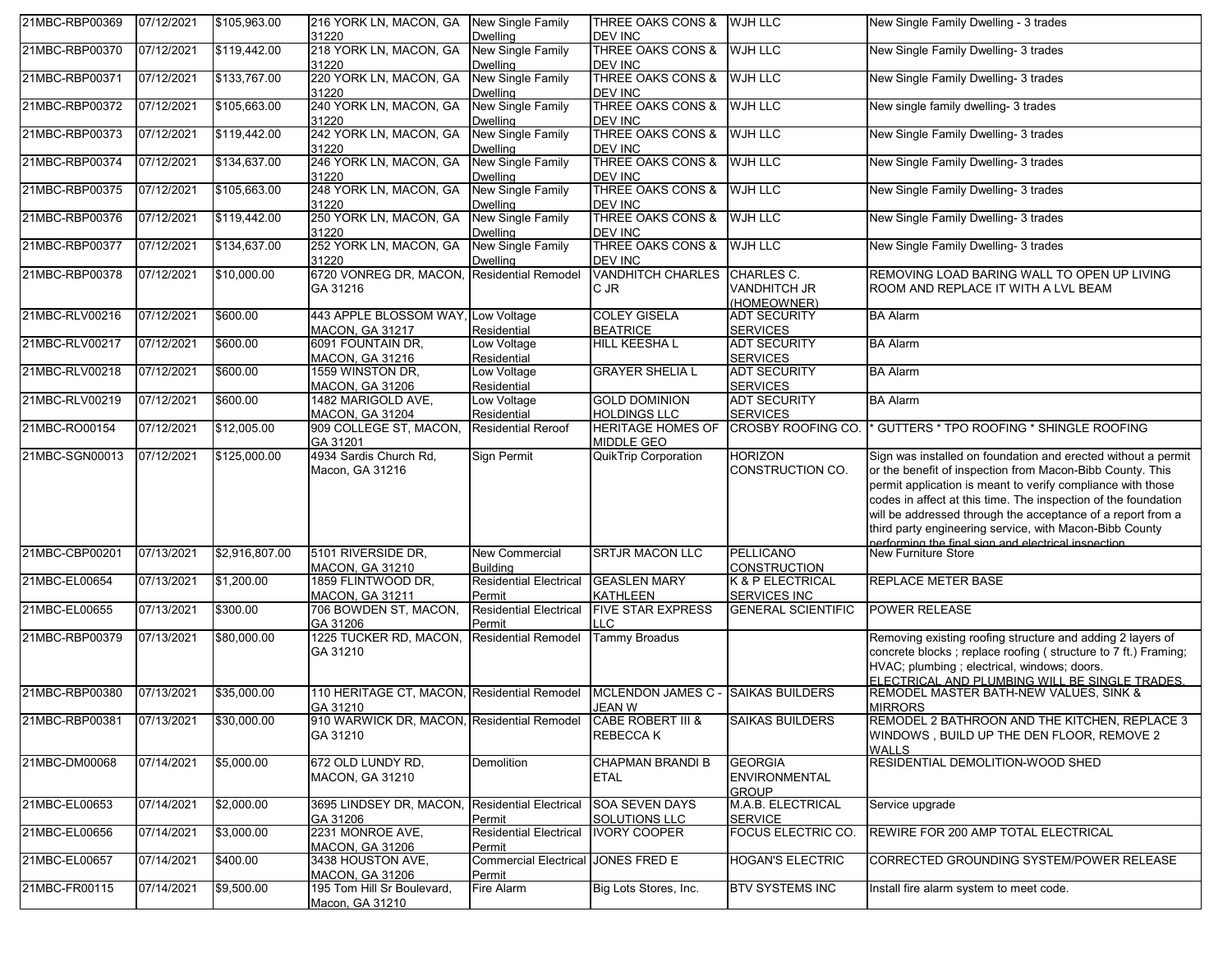| 21MBC-PL00108  | 07/14/2021 | \$3,500.00                    | 4977 MT PLEASANT                                                                                | Commercial Plumbing 247 GROUP LLC               |                                                                      |                                               | SCONYERS PLUMBING Conversion from septic to sewer, lift station, sewer lateral                                                                                                                                                                                                                                                             |
|----------------|------------|-------------------------------|-------------------------------------------------------------------------------------------------|-------------------------------------------------|----------------------------------------------------------------------|-----------------------------------------------|--------------------------------------------------------------------------------------------------------------------------------------------------------------------------------------------------------------------------------------------------------------------------------------------------------------------------------------------|
|                |            |                               | CHURCH RD, MACON, GA<br>31216                                                                   | Permit                                          |                                                                      | CO LLC                                        |                                                                                                                                                                                                                                                                                                                                            |
| 21MBC-RBP00382 | 07/14/2021 | \$9,000.00                    | 4025 OCMULGEE EAST<br>BLVD, MACON, GA 31217                                                     | Residential Remodel                             | <b>TANNER CURTIS L JR</b>                                            |                                               | INTERIOR REMODEL REPAIRING FIRE DAMAGE TO HOME                                                                                                                                                                                                                                                                                             |
| 21MBC-EL00658  | 07/15/2021 | \$400.00                      | 1585 HURLEY CIR, MACON,<br>GA 31206                                                             | <b>Residential Electrical</b><br>Permit         | RAJAN APARNA &<br><b>SUNDAR</b>                                      | <b>HOGAN'S ELECTRIC</b>                       | Checked Service, Install grounding, check panel                                                                                                                                                                                                                                                                                            |
| 21MBC-EL00659  | 07/15/2021 | \$3,500.00                    | 300 MULBERRY ST,<br><b>MACON, GA 31201</b>                                                      | Permit                                          | Commercial Electrical GATEWAY MACON LLC GENERAL POWER                | ELECTRIC CO.                                  | Alteration on 4th and 5th floor, install lights and plugs.                                                                                                                                                                                                                                                                                 |
| 21MBC-EL00660  | 07/15/2021 | \$2,000.00                    | 5385 BLOOMFIELD RD,<br><b>MACON, GA 31206</b>                                                   | <b>Residential Electrical</b><br>Permit         | RICHARDSON JAMES A GENERAL POWER                                     | ELECTRIC CO.                                  | New meter base-Relocate Panel                                                                                                                                                                                                                                                                                                              |
| 21MBC-EL00661  | 07/15/2021 | \$1,000.00                    | 130 TUCKER RD BLDG 3<br>UNIT A, MACON, GA 31210                                                 | Permit                                          | <b>Commercial Electrical WESLEYAN CORNERS</b><br>LLC                 |                                               | NORTHSIDE ELECTRIC REPLACE METER BASE                                                                                                                                                                                                                                                                                                      |
| 21MBC-EL00662  | 07/15/2021 | \$1,000.00                    | 130 TUCKER RD BLDG 3<br>UNIT B, MACON, GA 31210                                                 | Permit                                          | LLC                                                                  |                                               | Commercial Electrical WESLEYAN CORNERS NORTHSIDE ELECTRIC REPLACE METER BASE                                                                                                                                                                                                                                                               |
| 21MBC-EL00663  | 07/15/2021 | \$1,000.00                    | 130 TUCKER RD BLDG 3<br>UNIT C, MACON, GA 31210                                                 | Permit                                          | LLC                                                                  |                                               | Commercial Electrical WESLEYAN CORNERS NORTHSIDE ELECTRIC REPLACE METER BASE                                                                                                                                                                                                                                                               |
| 21MBC-EL00664  | 07/15/2021 | \$1,000.00                    | 130 TUCKER RD BLDG 3<br>UNIT D, MACON, GA 31210                                                 | Permit                                          | LLC                                                                  |                                               | Commercial Electrical WESLEYAN CORNERS NORTHSIDE ELECTRIC REPLACE METER BASE                                                                                                                                                                                                                                                               |
| 21MBC-EL00665  | 07/15/2021 | \$1,000.00                    | 130 TUCKER RD BLDG 3<br>HOUSE METER, MACON,<br>GA 31210                                         | Permit                                          | LLC                                                                  |                                               | Commercial Electrical WESLEYAN CORNERS NORTHSIDE ELECTRIC REPLACE METER BASE                                                                                                                                                                                                                                                               |
| 21MBC-EL00666  | 07/15/2021 | \$500.00                      | 4904 JEFFERSONVILLE RD.<br><b>MACON, GA 31217</b>                                               | <b>Residential Electrical</b><br>Permit         | <b>KITCHENS LOUISE A</b>                                             | <b>STARR ELECTRICAL</b><br><b>CONTRACTORS</b> | INSPECT ELECTRICAL FOR GA POWER TO TURN ON                                                                                                                                                                                                                                                                                                 |
| 21MBC-FR00113  | 07/15/2021 | \$25,000.00                   | 600 GUY PAINE RD bldg 6,<br><b>MACON, GA 31206</b>                                              | <b>Fire Sprinkler</b>                           | MACON-BIBB CO IND<br><b>AUTHORITY</b>                                | <b>GEORGIA AUTOMATIC</b><br><b>SPRINKLER</b>  | new sprinkler system installed in existing building                                                                                                                                                                                                                                                                                        |
| 21MBC-PL00109  | 07/15/2021 | \$14,000.00                   | 2455 PIO NONO AVE,<br><b>MACON, GA 31206</b>                                                    | <b>Commercial Plumbing</b><br>Permit            | 360 AUTOMOTIVE<br><b>GROUP INC</b>                                   | JOEL NEAL HOWARD                              | Repair Main Sewer Drain                                                                                                                                                                                                                                                                                                                    |
| 21MBC-PO00021  | 07/15/2021 | \$60,000.00                   | 6500 Bethel Church Road,<br>Lizella, GA 31052                                                   | Pool - Residential                              | Penny Prince                                                         | <b>MID-STATE POOLS</b>                        | 18x40 Swimming pool                                                                                                                                                                                                                                                                                                                        |
| 21MBC-RBP00383 | 07/15/2021 | \$280,000.00                  | 104 EAGLES NEST,<br><b>MACON, GA 31216</b>                                                      | New Single Family<br>Dwelling                   | John Cato                                                            | AMF COMPANIES, LLC                            | New residential home construction                                                                                                                                                                                                                                                                                                          |
| 21MBC-RO00155  | 07/15/2021 | \$3,500.00                    | 8890 HOPEWELL RD,<br><b>MACON, GA 31052</b>                                                     | <b>Residential Reroof</b>                       | <b>JOHNSON BILLY &amp;</b><br><b>EVELYN</b>                          |                                               | Remove and replace asphalt shingles, replace sheeting where<br>it is necessary.                                                                                                                                                                                                                                                            |
| 21MBC-CLV00037 | 07/16/2021 | \$600.00                      | 1076 GILMER ST, MACON,<br>GA 31206                                                              | Low Voltage<br>Commercial                       | <b>BAPTIST MINISTERS</b><br>CONFRNCE -                               | <b>ADT SECURITY</b><br><b>SERVICES</b>        | <b>Ba Alarm</b>                                                                                                                                                                                                                                                                                                                            |
| 21MBC-CLV00038 | 07/16/2021 | \$600.00                      | 241 THIRD ST STE B,<br><b>MACON, GA 31201</b>                                                   | Low Voltage<br>Commercial                       | <b>GA LEGAL SERVICE</b><br><b>PROGRAM INC</b>                        | <b>ADT SECURITY</b><br><b>SERVICES</b>        | <b>BA Alarm</b>                                                                                                                                                                                                                                                                                                                            |
| 21MBC-EL00669  | 07/16/2021 | \$30,000.00                   | 878 DOGWOOD CIR,<br><b>MACON, GA 31210</b>                                                      | <b>Residential Electrical</b><br>Permit         | MICHAEL JAMES D-<br><b>JULIE K</b>                                   | B.L. BENNETT, INC.                            | INTERIOR WATER DAMAGE REPAIR AT KITCHEN AND<br>DINNING ROOM. NO OUTSIDE WORK INVOLVED.                                                                                                                                                                                                                                                     |
|                |            |                               |                                                                                                 |                                                 |                                                                      |                                               |                                                                                                                                                                                                                                                                                                                                            |
| 21MBC-EL00670  | 07/16/2021 | \$200.00                      | 3758 TRAVIS BLVD,                                                                               | <b>Residential Electrical</b>                   | AMF CAPITAL LLC                                                      | M.L. DAVIDSON                                 | Need inspection to get power turned on                                                                                                                                                                                                                                                                                                     |
| 21MBC-PL00112  | 07/16/2021 | \$52,000.00                   | MACON, GA 31206<br>6332 CAREY DR, MACON,<br>GA 31216                                            | Permit<br><b>Residential Plumbing</b><br>Permit | CREECH RHODA LYNN B.L. BENNETT, INC.<br>S                            | <b>ELECTRIC</b>                               | Interior renovation of kitchen. Adding a new exterior rear door.<br>New rear door is slightly above grade, so will need a landing.                                                                                                                                                                                                         |
| 21MBC-RLV00222 | 07/16/2021 | \$600.00                      | 1031 ASHFORD CHASE CT,                                                                          | Low Voltage                                     | JAMES JELISIA & ETAL ADT SECURITY                                    |                                               | Proposed landing is 5 feet by 5 feet.<br><b>BA Alarm</b>                                                                                                                                                                                                                                                                                   |
| 21MBC-RLV00223 | 07/16/2021 | \$600.00                      | MACON, GA 31210<br>1738 TIMARK DR, MACON,                                                       | Residential<br>Low Voltage                      | K & H REALTY LLC                                                     | <b>SERVICES</b><br><b>ADT SECURITY</b>        | <b>BA Alarm</b>                                                                                                                                                                                                                                                                                                                            |
| 21MBC-RLV00224 | 07/16/2021 | \$600.00                      | GA 31206<br>1043 ASH ST, MACON, GA                                                              | Residential<br>Low Voltage                      | GALLEMORE AUDREY ADT SECURITY                                        | <b>SERVICES</b>                               | <b>BA Alarm</b>                                                                                                                                                                                                                                                                                                                            |
| 21MBC-RLV00225 | 07/16/2021 | \$600.00                      | 31201<br>1471 VIRGINIA AVE,                                                                     | Residential<br>Low Voltage                      | B<br><b>BUTLER JARNETTA H</b>                                        | <b>SERVICES</b><br><b>ADT SECURITY</b>        | <b>BA Alarm</b>                                                                                                                                                                                                                                                                                                                            |
| 21MBC-RO00156  | 07/16/2021 | \$18,858.00                   | MACON, GA 31204<br>3339 WESLEYAN DR N,                                                          | Residential<br><b>Residential Reroof</b>        | <b>BURGESS STEVEN K &amp;</b>                                        | <b>SERVICES</b>                               | CROSBY ROOFING CO.  * FULL SHINGLE ROOF REPLACEMENT * GUTTER                                                                                                                                                                                                                                                                               |
| 21MBC-CBP00203 | 07/19/2021 | \$15,000.00                   | MACON, GA 31210<br>421 LAMAR RD, MACON,                                                         | Accessory Building -                            | <b>KELLIE</b><br><b>C &amp; SL PROPERTIES</b><br>LLC.                | <b>HERMAN &amp; KITTLE</b>                    | <b>INSTALL*</b><br>Placing of slab and accessory mail kiosk building.                                                                                                                                                                                                                                                                      |
| 21MBC-CBP00204 | 07/19/2021 | \$2,000,000.00<br>\$17,000.00 | GA 31220<br>905 MAIN ST FAMILY<br>INVESTMENT CENTER,<br>MACON, GA 31217<br>5046 FULTON MILL RD, | Commercial<br><b>Commercial Remodel</b>         | MACON-BIBB CO<br><b>HOUSING AUTH</b><br>CALVARY BAPT CH OF R&B METAL | PROPERTIES INC<br>CO, INC.                    | FYFFE CONSTRUCTION Renovation of the existing Davis Homes Family Investment<br>Center. (Use classification: Assembly and Business)<br>23,012 GSF building consisting primarily of exterior cladding,<br>interior finishes, minor interior partition work, HVAC and<br>lighting replacement<br>24 x 30 steel accessory building on concrete |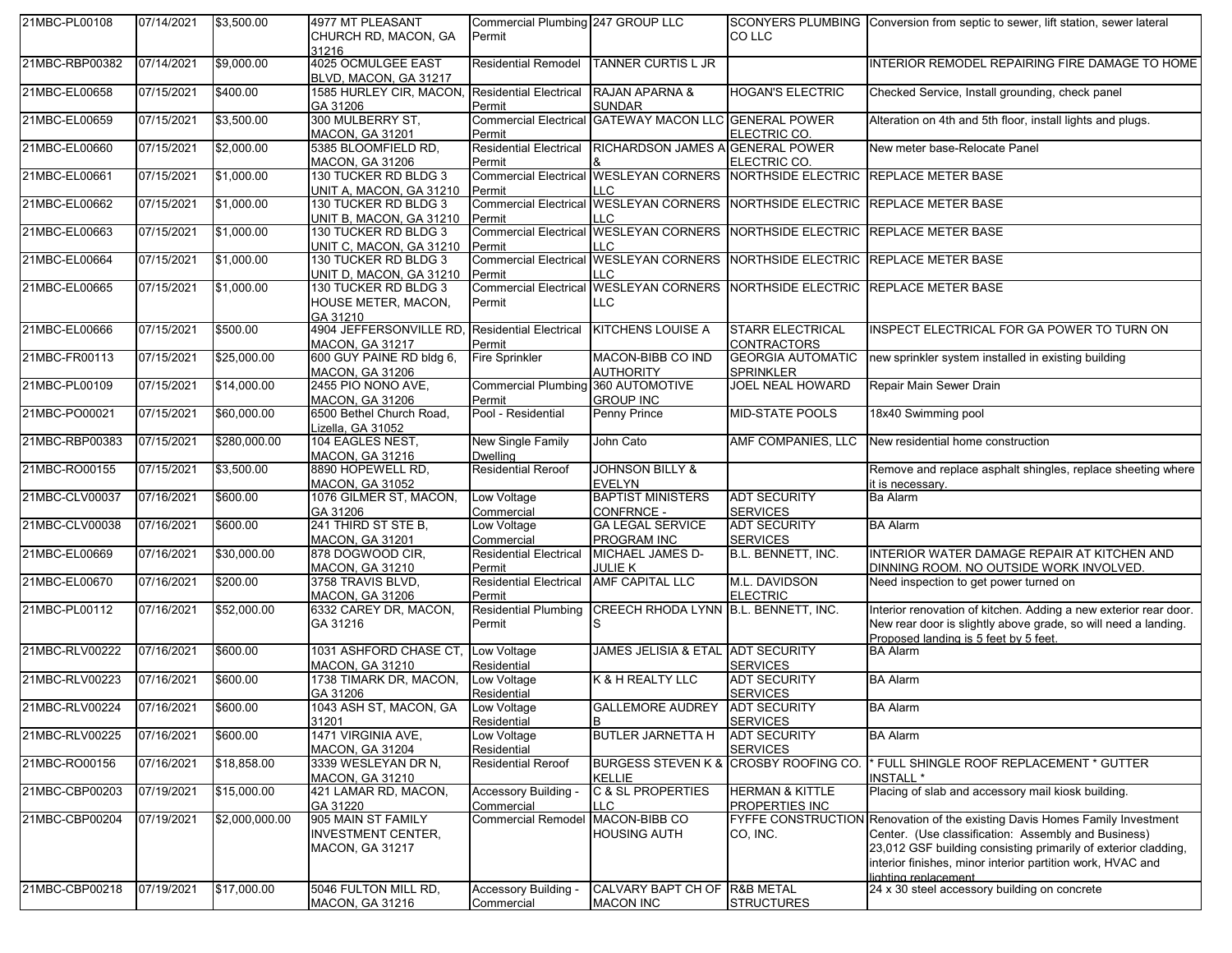| 21MBC-CBP00225 | 07/19/2021 | \$30,000.00 | 175 TOM HILL SR BLVD<br>SUITE B, MACON, GA 31210  |                                         | Commercial Remodel WHLR - RIVERGATE<br>LLC.         | <b>LOTS APPEAL</b><br><b>ENVIRONMENTAL</b>                        | Install new demising fire wall in retail space located at the<br>Rivergate Shopping Center, Macon GA.                                                                                                |
|----------------|------------|-------------|---------------------------------------------------|-----------------------------------------|-----------------------------------------------------|-------------------------------------------------------------------|------------------------------------------------------------------------------------------------------------------------------------------------------------------------------------------------------|
| 21MBC-CLV00039 | 07/19/2021 | \$500.00    | 8375 GRACE RD, MACON,                             | Low Voltage                             | PRINCE PROPERTIES                                   | <b>SERVICES INC.</b><br><b>SERVICE ELECTRIC</b>                   | Communications conduit                                                                                                                                                                               |
|                |            |             | GA 31216                                          | Commercial                              | LC.                                                 | INC.                                                              |                                                                                                                                                                                                      |
| 21MBC-FR00114  | 07/19/2021 | \$2,000.00  | 4065 FORSYTH RD,<br><b>MACON, GA 31210</b>        | Fire Extinguishing<br>Svstem            | <b>WAFFLE HOUSE INC</b>                             | <b>CINTAS FIRE</b><br><b>PROTECTION</b>                           | Addition of 5 nozzles and related piping for revisions to a<br>commercial kitchen hood suppression system                                                                                            |
| 21MBC-MC00378  | 07/19/2021 | \$8,820.00  | 160 IDLE HOUR DR,<br><b>MACON, GA 31210</b>       | <b>Mechanical Permit</b>                | PERSONS NELLE C<br><b>BARNETT</b>                   | PRO TECH AIR LLC                                                  | Replace/Install 3 Ton Dual Fuel system (MAIN)                                                                                                                                                        |
| 21MBC-MC00379  | 07/19/2021 | \$7,257.00  | 622 FRIAR TUCK LN,<br><b>MACON, GA 31220</b>      | Residential<br><b>Mechanical Permit</b> | RACHELS PAULA ANN                                   | <b>TOTAL COMFORT</b><br><b>COOLING AND</b><br><b>HEATING, LLC</b> | <b>INSTALL 2.5 TON AC UNIT</b>                                                                                                                                                                       |
| 21MBC-MC00380  | 07/19/2021 | \$5,995.00  | 591 STONE EDGE RD,<br><b>MACON, GA 31210</b>      | <b>Mechanical Permit</b>                | <b>ANDERSON ARTIE A &amp;</b>                       | <b>PRO TECH AIR LLC</b>                                           | Replace/Install 3 Ton AC, Evap Coil & Gas Furnace (Main<br>System)                                                                                                                                   |
| 21MBC-RBP00384 | 07/19/2021 | \$16,700.00 | 2153 GENERAL WINSHIP<br>DR, MACON, GA 31204       | <b>Residential Addition</b>             | ARTI                                                | BHASKAR SANJAY R & CHAMPION WINDOWS                               | Enclosing existing porch with glass                                                                                                                                                                  |
| 21MBC-EL00672  | 07/20/2021 | \$200.00    | 1042 MAYNARD ST Apt. B,<br><b>MACON, GA 31217</b> | <b>Residential Electrical</b><br>Permit | <b>REID BEN JR &amp;</b><br>JUMMEREE ET AL          | M.A.B. ELECTRICAL<br><b>SERVICE</b>                               | Inspection for reconnection of power                                                                                                                                                                 |
| 21MBC-EL00673  | 07/20/2021 | \$300.00    | 4425 BLOOMFIELD RD,<br><b>MACON, GA 31204</b>     | <b>Residential Electrical</b><br>Permit | MCKNIGHT<br><b>ROSEMARY HEIRS OF</b>                | <b>GENERAL SCIENTIFIC</b>                                         | <b>VACANCY INSPECTION (Power Release)</b>                                                                                                                                                            |
| 21MBC-EL00674  | 07/20/2021 | \$1,300.00  | 279 MCCALLUM PL,<br><b>MACON, GA 31052</b>        | <b>Residential Electrical</b><br>Permit | <b>DOUTHIT RALPH C</b>                              |                                                                   | <b>Temporary Power Pole</b>                                                                                                                                                                          |
| 21MBC-MC00376  | 07/20/2021 | \$6,238.65  | 6156 GAMBLE RD, MACON,<br>GA 31216                | Residential<br><b>Mechanical Permit</b> | <b>HERNANDEZ MAYRA</b>                              | <b>TOTAL COMFORT</b><br><b>COOLING AND</b><br><b>HEATING, LLC</b> | <b>INSTALL 2 TON UNIT</b>                                                                                                                                                                            |
| 21MBC-MC00377  | 07/20/2021 | \$5,250.00  | 114 GREENTREE PKWY.<br><b>MACON, GA 31220</b>     | Residential<br><b>Mechanical Permit</b> | TUELL HUGH M JR                                     | <b>BUCKY HOLLAND</b><br>HEATING & AIR INC.                        | 3 ton heat pump                                                                                                                                                                                      |
| 21MBC-MC00383  | 07/20/2021 | \$4,200.00  | 217 JOHNS CT, MACON, GA Residential<br>31210      | <b>Mechanical Permit</b>                | <b>HERNDON MARILYN M BUCKY HOLLAND</b><br>& MICHAEL | <b>HEATING &amp; AIR INC.</b>                                     | 2 ton heat pump                                                                                                                                                                                      |
| 21MBC-PL00110  | 07/20/2021 | \$3,400.00  | 120 TENNYSON TRL,<br><b>MACON, GA 31210</b>       | <b>Residential Plumbing</b><br>Permit   | <b>THOMPSON J DANIEL</b><br>& C G                   | <b>WATSON PLUMBING</b>                                            | Replacing sewer line                                                                                                                                                                                 |
| 21MBC-PL00111  | 07/20/2021 | \$1,200.00  | 3446 OHARA DR S, MACON<br>GA 31206                | <b>Residential Plumbing</b><br>Permit   | <b>RICKS RICKY D</b>                                | <b>EMERY &amp; SON</b><br><b>PLUMBING</b>                         | ruff in 4 fixtures                                                                                                                                                                                   |
| 21MBC-RBP00385 | 07/20/2021 | \$30,000.00 | 878 DOGWOOD CIR,<br><b>MACON, GA 31210</b>        | <b>Residential Remodel</b>              | MICHAEL JAMES D-<br>JULIE K                         | B.L. BENNETT, INC.                                                | INTERIOR WATER DAMAGE REPAIR IN KITCHEN AND<br>DINING ROOM. NO OUTSIDE WORK INVOLVED.<br>INCLUDING ELECTRICAL AND PLUMBING TRADES.                                                                   |
| 21MBC-RBP00386 | 07/20/2021 | \$52,000.00 | 6332 CAREY DR, MACON,<br>GA 31216                 | <b>Residential Remodel</b>              | CREECH RHODA LYNN B.L. BENNETT, INC.                |                                                                   | INTERIOR RENOVATION OF KITCHEN. ADDING A NEW<br>EXTERIOR REAR DOOR. NEW REAR DOOR IS<br>SLIGHTLYABOVE GRADE NEEDING A LANDING.<br>PROPOSED LANDING IS 5FT BY 5FT.                                    |
| 21MBC-RBP00388 | 07/20/2021 | \$3,000.00  | 2426 VIVIAN DR, MACON,<br>GA 31206                | <b>Residential Addition</b>             | <b>TOYT GROUP LLC</b>                               |                                                                   | PER APPLOCATION AND SITE PLAN. FOR A BUILDING<br>ADDITION TO THE EXSITING STRUCTURE ONLY. ALL<br>SETBACK REQUIREMENTS MUST BE MAINTAINED.                                                            |
| 21MBC-CBP00217 | 07/21/2021 | \$60,000.00 | 111 TROJAN TRL, MACON,<br>GA 31210                | Communication<br>Tower - Upgrade        | <b>TATTNALL SQUARE</b><br><b>ACADEMY INC</b>        | <b>NETWORK</b><br><b>INSTALLATION</b><br>SPECIALISTS, LLC         | Co-locate antennae equipment at the 135' level of the existing<br>150' monopole; add corresponding radio cabinet/ground<br>equipment to a 5'x7' concrete pad inside the existing, fenced<br>compound |
| 21MBC-EL00667  | 07/21/2021 | \$64,895.00 | 141 GATES RD, MACON,<br>GA 31052                  | <b>Residential Electrical</b><br>Permit | <b>STARR CYNTHIA M &amp;</b><br><b>JIMMIE JR</b>    | <b>MARC JONES</b><br><b>CONSTRUCTION LLC</b>                      | Installation of solar panels to existing residential roof and solar<br>battery                                                                                                                       |
| 21MBC-EL00671  | 07/21/2021 | \$300.00    | 3835 RIDGE AVE, MACON,<br>GA 31204                | <b>Residential Electrical</b><br>Permit | <b>4D RENTALS LLC</b>                               | <b>STARR ELECTRICAL</b><br><b>CONTRACTORS</b>                     | replace damaged weatherhead and resecure mast                                                                                                                                                        |
| 21MBC-EL00675  | 07/21/2021 | \$600.00    | 1968 FAULKS DR, MACON,<br>GA 31216                | <b>Residential Electrical</b><br>Permit | TAB ENTERPRISES INC HOGAN'S ELECTRIC                |                                                                   | Building service for trailer                                                                                                                                                                         |
| 21MBC-EL00676  | 07/21/2021 | \$2,500.00  | 2856 VINEVILLE AVE,<br><b>MACON, GA 31204</b>     | <b>Residential Electrical</b><br>Permit | <b>MILLER MILTON</b>                                | <b>GEMSERV</b><br>INTERNATIONAL, INC                              | Add meter to converted garage                                                                                                                                                                        |
| 21MBC-MC00354  | 07/21/2021 | \$12,514.00 | 4950 DIXON RD, MACON,<br>GA 31052                 | Residential<br><b>Mechanical Permit</b> | PAUL PETER &<br><b>JASMINE</b>                      | <b>BUZZELL PLUMBING</b><br><b>HEATING &amp; AIR INC</b>           | Changeout 3ton 18seer HVAC unit                                                                                                                                                                      |
| 21MBC-MC00361  | 07/21/2021 | \$6,128.00  | 520 THOMASTON<br>OVERLOOK DR, MACON,<br>GA 31220  | Residential<br><b>Mechanical Permit</b> | <b>BROWN ANTHONY R &amp;</b><br>BARBARA A           | <b>BUZZELL PLUMBING</b><br><b>HEATING &amp; AIR INC</b>           | Changeout 24,000btu minisplit                                                                                                                                                                        |
| 21MBC-MC00371  | 07/21/2021 | \$5,920.00  | 204 JORDAN FOREST DR,<br><b>MACON, GA 31220</b>   | Residential<br><b>Mechanical Permit</b> | HOGAN SHERRY D                                      | <b>BUZZELL PLUMBING</b><br><b>HEATING &amp; AIR INC</b>           | Changeout 3.5ton 14seer HVAC unit                                                                                                                                                                    |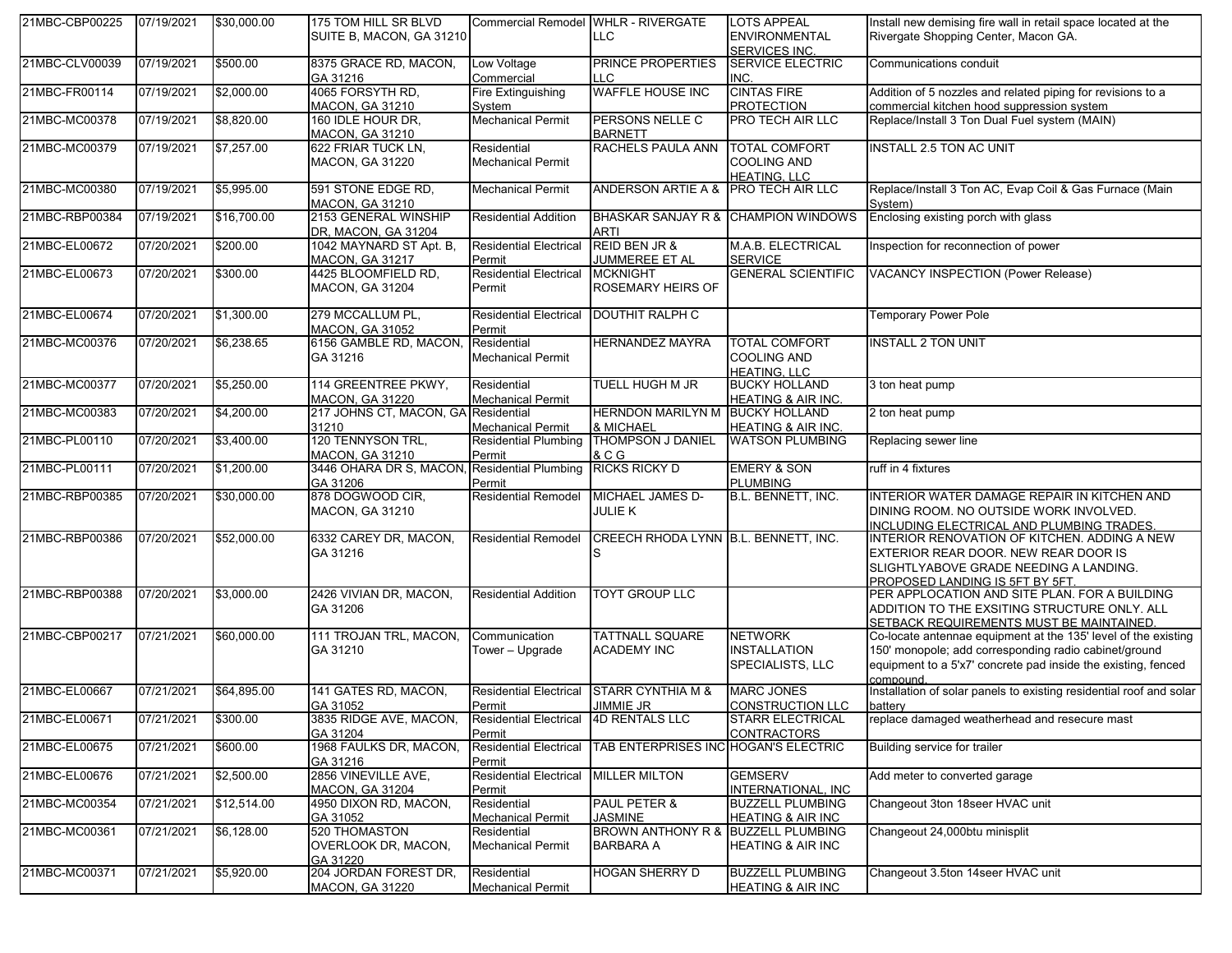| 21MBC-MC00374  | 07/21/2021 | \$6,200.00   | 156 ALABAMA AVE,                                  | <b>Mechanical Permit</b>                       | <b>TATUM EMMA</b>                                    | <b>DEEB HEATING AND</b>                               | CHANGE FURNACE, COIL AND CONDENSING UNIT                                                                                      |
|----------------|------------|--------------|---------------------------------------------------|------------------------------------------------|------------------------------------------------------|-------------------------------------------------------|-------------------------------------------------------------------------------------------------------------------------------|
|                |            |              | <b>MACON, GA 31204</b>                            |                                                |                                                      | AIR CONDITIONING,<br>INC.                             |                                                                                                                               |
| 21MBC-RBP00389 | 07/21/2021 | \$40,000.00  | 391 ALBERTS LN, MACON,<br>GA 31204                | <b>Residential Remodel</b>                     | <b>LOYAL SONS LLC</b>                                | <b>KC CONSTRUCTION</b><br>SERVICES INC.               | Interior renovations to include Electrical, plumbing, painting,<br>replacing windows doors and roofs. No mechanical included. |
| 21MBC-DM00069  | 07/22/2021 | \$30,000.00  | 776 Baconsfield drive,<br>macon, GA 31211         | Demolition                                     | Baconsfield appartmant<br>inc                        | <b>KUNJ CONSTRUCTION</b><br>USA, INC.                 | intieor demolition and roof repair                                                                                            |
| 21MBC-DM00070  | 07/22/2021 | \$7,000.00   | 4284 HOUSTON AVE,<br><b>MACON, GA 31206</b>       | <b>Demolition</b>                              | The Norvis Group LLC                                 | <b>SOUTHERN</b><br><b>DIRTWORKS, LLC</b>              | Demolish house                                                                                                                |
| 21MBC-DM00071  | 07/22/2021 | \$7,000.00   | 4330 HOUSTON AVE,<br><b>MACON, GA 31206</b>       | Demolition                                     | The Norvis Group LLC                                 | <b>SOUTHERN</b><br>DIRTWORKS, LLC                     | Demolish rental house at 1085 Toombs St - on same parcel as<br>4330 Houston Ave                                               |
| 21MBC-DM00072  | 07/22/2021 | \$7,000.00   | 4330 HOUSTON AVE,<br><b>MACON, GA 31206</b>       | <b>Demolition</b>                              | The Norvis Group LLC                                 | <b>SOUTHERN</b><br><b>DIRTWORKS, LLC</b>              | Demolish brick house on corner of 4330 Houston Ave                                                                            |
| 21MBC-EL00679  | 07/22/2021 | \$500.00     | 4246 DELLWOOD DR,<br>MACON, GA 31204              | <b>Residential Electrical</b><br>Permit        | <b>MAGITA PROPERTIES</b><br>LLC.                     | <b>GRIGGERS ELECTRIC</b>                              | Add GFI receptacle and smoke alarms bed rooms and hall                                                                        |
| 21MBC-EL00680  | 07/22/2021 | \$9,000.00   | 3812 HARTLEY BRIDGE RD<br>MACON, GA 31216         | <b>Residential Electrical</b><br>Permit        | <b>GOLDSBY MAUDE S</b>                               | <b>TAYLOR ELECTRIC</b>                                | Complete wiring of new construction                                                                                           |
| 21MBC-EL00681  | 07/22/2021 | \$3,000.00   | 3508 THORPE ST, MACON,<br>GA 31204                | <b>Residential Electrical</b><br>Permit        | THE STEP AFTER-<br><b>EVICENCE</b>                   |                                                       | Finish electrical according to code                                                                                           |
| 21MBC-EL00682  | 07/22/2021 | \$300.00     | 3530 WERICOBA DR,<br>MACON, GA 31206              | <b>Residential Electrical</b><br>Permit        | <b>MACEDONIA</b><br>MISSIONARY BAPTIST               | <b>GENERAL SCIENTIFIC</b>                             | Rewire                                                                                                                        |
| 21MBC-FR00119  | 07/22/2021 | \$39,000.00  | 990 NEWPORT RD,<br><b>MACON, GA 31210</b>         | <b>Fire Alarm</b>                              | <b>BOARD OF</b><br><b>EDUCATION</b>                  | <b>AUDIO ENGINEERING</b>                              | Add devices needed to the modification and renovation of<br>Lane Elementary School for Bibb County School District            |
| 21MBC-DM00073  | 07/23/2021 | \$6,000.00   | 1957 DANNENBERG AVE,<br><b>MACON, GA 31201</b>    | Demolition                                     | PIO NONO<br>STABILIZATION LLC                        | <b>SOUTHERN</b><br>DIRTWORKS, LLC                     | Demolish house for Habitat for Humanity                                                                                       |
| 21MBC-EL00683  | 07/23/2021 | \$100.00     | 4904 JEFFERSONVILLE RD,<br><b>MACON, GA 31217</b> | <b>Residential Electrical</b><br>Permit        | KITCHENS LOUISE A                                    | <b>STARR ELECTRICAL</b><br><b>CONTRACTORS</b>         | inspect to restore power per Ga Power                                                                                         |
| 21MBC-EL00684  | 07/23/2021 | \$525.00     | 5600 HAWKINSVILLE RD<br>unit 17, MACON, GA 31216  | <b>Commercial Electrical</b><br>Permit         | <b>GREEN PINE ACRES</b><br>LLC                       | <b>D AND G ELECTRICAL</b><br>CONTRACTING              | Electrical repair, kitchen and main service                                                                                   |
| 21MBC-EL00685  | 07/23/2021 | \$375.00     | 5600 HAWKINSVILLE RD<br>Unit 12, MACON, GA 31216  | Permit                                         | <b>Commercial Electrical GREEN PINE ACRES</b><br>LLC | <b>D AND G ELECTRICAL</b><br>CONTRACTING              | ELECTRICAL REPAIR KITCHEN AND BATHROON RERUN<br><b>CIRCUITS</b>                                                               |
| 21MBC-EL00686  | 07/23/2021 | \$250.00     | 5600 HAWKINSVILLE RD<br>Unit 16, MACON, GA 31216  | Permit                                         | <b>Commercial Electrical GREEN PINE ACRES</b><br>LLC | <b>D AND G ELECTRICAL</b><br><b>CONTRACTING</b>       | Repair outside, disconnect, final inspection                                                                                  |
| 21MBC-EL00687  | 07/23/2021 | \$750.00     | 5600 HAWKINSVILLE RD<br>Unit 9, MACON, GA 31216   | <b>Residential Electrical</b><br>Permit        | <b>GREEN PINE ACRES</b><br>LLC                       | <b>D AND G ELECTRICAL</b><br>CONTRACTING              | Repair Kitchen work on vandalized electrical in kitchen,<br>bedrooms and main service                                         |
| 21MBC-EL00688  | 07/23/2021 | \$800.00     | 1947 Moore Ct, Macon, GA<br>31204                 | <b>Residential Electrical</b><br>Permit        | <b>WATKINS VIRGIL</b>                                | <b>AMEN ELECTRIC</b>                                  | Replacement of meter base                                                                                                     |
| 21MBC-EL00689  | 07/23/2021 | \$800.00     | 1945 Moore Ct, Macon, GA<br>31204                 | <b>Residential Electrical</b><br>Permit        | <b>WATKINS VIRGIL</b>                                | <b>AMEN ELECTRIC</b>                                  | Replacement of meter base                                                                                                     |
| 21MBC-MC00394  | 07/23/2021 | \$5,710.00   | 209 JASON WAY, MACON,<br>GA 31216                 | Residential<br><b>Mechanical Permit</b>        | <b>MCKAY CHARLISA L</b>                              | <b>BUCKY HOLLAND</b><br><b>HEATING &amp; AIR INC.</b> | 2.5 ton heat pump                                                                                                             |
| 21MBC-PL00115  | 07/23/2021 | \$1,700.00   | 2709 HORSESHOE DR,<br><b>MACON, GA 31211</b>      | <b>Residential Plumbing</b><br>Permit          | <b>DISMUKES WILLIAM J</b>                            | <b>WEST PLUMBING INC.</b>                             | replacing natural gas water heater                                                                                            |
| 21MBC-CLV00040 | 07/26/2021 | \$600.00     | 3155 MERCER UNIVERSITY<br>DR, MACON, GA 31204     | Low Voltage<br>Commercial                      | <b>PEASE TIMOTHY L</b>                               | <b>ADT SECURITY</b><br><b>SERVICES</b>                | <b>BA Alarm</b>                                                                                                               |
| 21MBC-EL00678  | 07/26/2021 | \$6,300.00   | 5922 SARDIS CHURCH RD,<br><b>MACON, GA 31216</b>  | <b>Residential Electrical</b><br>Permit        | <b>HANEY RONALD J &amp;</b><br><b>ELIZABETH</b>      | <b>ALWAYS CONNECTED</b><br><b>ELECTRIC SERVICES</b>   | Replace existing electrical service and main panel                                                                            |
| 21MBC-EL00690  | 07/26/2021 | \$1,100.00   | 6960 ANDALUSIA DR,<br><b>MACON, GA 31216</b>      | <b>Residential Electrical</b><br>Permit        | PHELPS JESSIE S &<br><b>KATHY M</b>                  | <b>GEMSERV</b><br>INTERNATIONAL, INC.                 | Add electrical circuits & devices                                                                                             |
| 21MBC-EL00691  | 07/26/2021 | \$700.00     | 2467 BRISTOL DR, MACON,<br>GA 31217               | Residential Electrical MOORE LEROY -<br>Permit | MARIE                                                | <b>GENERAL SCIENTIFIC</b>                             | Replace service                                                                                                               |
| 21MBC-EL00692  | 07/26/2021 | \$2,800.00   | 3718 ATLAS ST A, MACON,<br>GA 31204               | <b>Residential Electrical</b><br>Permit        | ABE RONALD K<br><b>&amp;NELSON MACK C</b>            | <b>GENERAL SCIENTIFIC</b>                             | Rewire                                                                                                                        |
| 21MBC-EL00693  | 07/26/2021 | \$2,800.00   | 3718 ATLAS ST B, MACON,<br>GA 31204               | <b>Residential Electrical</b><br>Permit        | ABE RONALD K &                                       | <b>GENERAL SCIENTIFIC</b>                             | Rewire                                                                                                                        |
| 21MBC-EL00696  | 07/26/2021 | \$2,700.00   | 1874 UPPER RIVER RD,<br>MACON, GA 31211           | <b>Residential Electrical</b><br>Permit        | <b>HOWARD DONYA</b>                                  | <b>SERVICE ELECTRIC</b><br>INC.                       | Service change                                                                                                                |
| 21MBC-RBP00390 | 07/26/2021 | \$19,500.00  | 3380 FRANKLINTON RD<br>LOT J, MACON, GA 31217     | <b>Residential Addition</b>                    | POOLE REGINALD A<br>SR & G P                         |                                                       | For a building addition(dinning room) to the existing structure<br>only.                                                      |
| 21MBC-RBP00391 | 07/26/2021 | \$121,383.00 | 133 COLD CREEK PKWY,<br>MACON, GA 31210           | New Single Family<br>Dwelling                  | VJA LLC                                              | <b>WJH LLC</b>                                        | New Single Family Dwelling- 3 trades                                                                                          |
| 21MBC-RLV00226 | 07/26/2021 | \$600.00     | 3496 CHARLESTON CIR,<br><b>MACON, GA 31204</b>    | Low Voltage<br>Residential                     | DAVIS BETTY R                                        | <b>ADT SECURITY</b><br><b>SERVICES</b>                | <b>BA Alarm</b>                                                                                                               |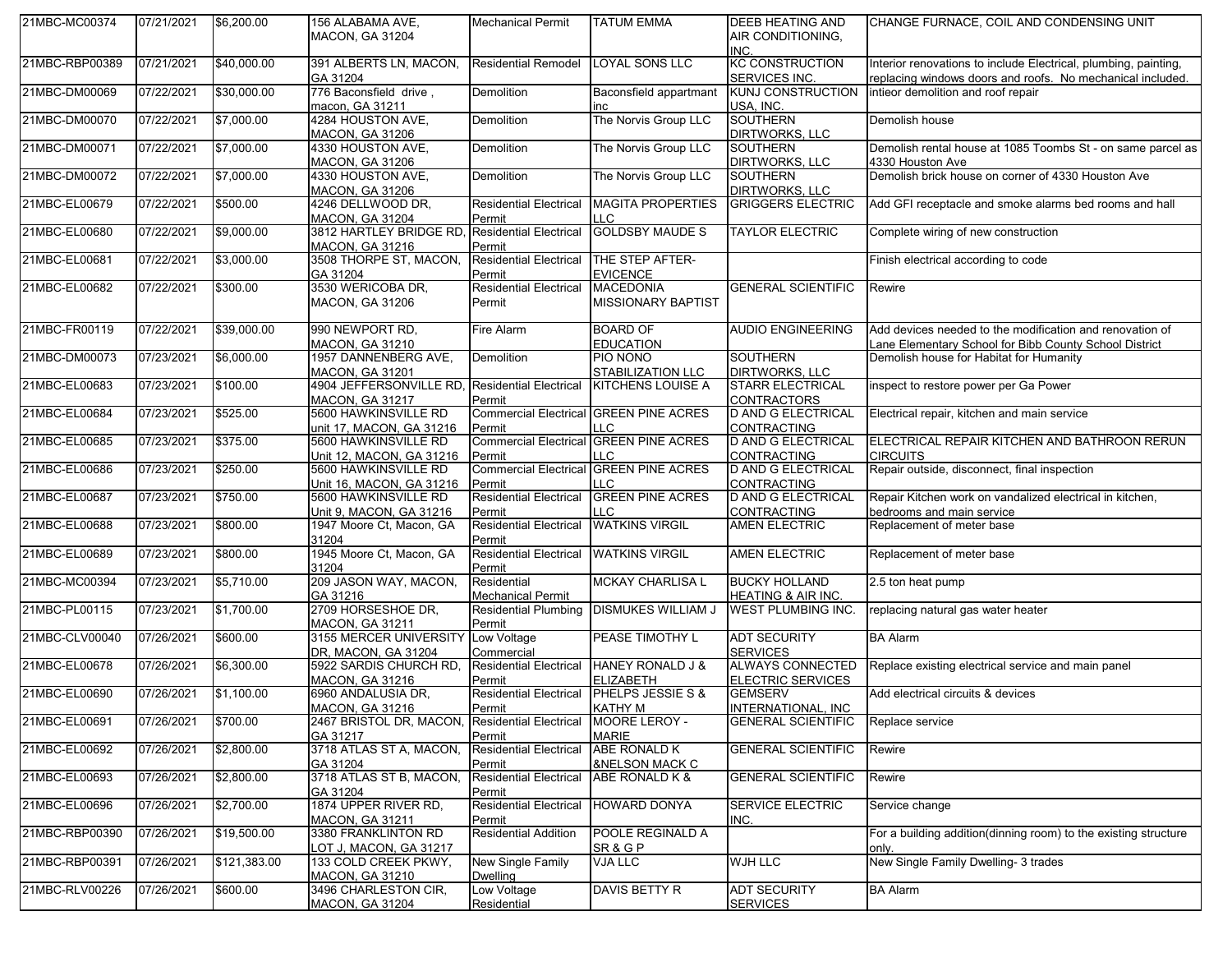| 21MBC-RLV00227 | 07/26/2021 | \$600.00     | 213 BRITTANY CT, MACON, Low Voltage           |                                          | <b>DENT KIRKLAND L</b>                          | <b>ADT SECURITY</b>                    | <b>BA Alarm</b>                                                                                          |
|----------------|------------|--------------|-----------------------------------------------|------------------------------------------|-------------------------------------------------|----------------------------------------|----------------------------------------------------------------------------------------------------------|
| 21MBC-RLV00228 |            | \$600.00     | GA 31216<br>225 CARSONS WALK,                 | Residential<br>Low Voltage               | THE NEW FAMILY REV                              | <b>SERVICES</b><br><b>ADT SECURITY</b> | <b>BA Alarm</b>                                                                                          |
|                | 07/26/2021 |              |                                               | Residential                              |                                                 | <b>SERVICES</b>                        |                                                                                                          |
|                |            | \$600.00     | <b>MACON, GA 31206</b><br>657 BRITTON WAY,    | Low Voltage                              | LIVING TR<br><b>EQUITY TRUST CO</b>             | <b>ADT SECURITY</b>                    | <b>BA Alarm</b>                                                                                          |
| 21MBC-RLV00229 | 07/26/2021 |              | <b>MACON, GA 31216</b>                        | Residential                              |                                                 | <b>SERVICES</b>                        |                                                                                                          |
| 21MBC-RLV00230 | 07/26/2021 | \$600.00     | 4523 NORTH BEECHWOOD                          | Low Voltage                              | <b>WALDEN PAULETTE</b>                          | <b>ADT SECURITY</b>                    | <b>BA Alarm</b>                                                                                          |
|                |            |              | DR, MACON, GA 31210                           | Residential                              |                                                 | <b>SERVICES</b>                        |                                                                                                          |
| 21MBC-RLV00231 | 07/26/2021 | \$600.00     | 3728 WYNNWOOD DR,                             | Low Voltage                              | <b>CHAPMAN FLORENCE</b>                         | <b>ADT SECURITY</b>                    | <b>BA Alarm</b>                                                                                          |
|                |            |              | MACON, GA 31206                               | Residential                              |                                                 | <b>SERVICES</b>                        |                                                                                                          |
| 21MBC-RLV00232 | 07/26/2021 | \$600.00     | 4720 WESLEYAN WOODS                           | Low Voltage                              | <b>ZACHARY MALINDA</b>                          | <b>ADT SECURITY</b>                    | <b>BA Alarm</b>                                                                                          |
|                |            |              | DR, MACON, GA 31210                           | Residential                              | <b>KATHERINE</b>                                | <b>SERVICES</b>                        |                                                                                                          |
| 21MBC-RLV00233 | 07/26/2021 | \$600.00     | 3849 VINSON ROBESON                           | Low Voltage                              | <b>WILSON TRECE L &amp;</b>                     | <b>ADT SECURITY</b>                    | <b>BA Alarm</b>                                                                                          |
|                |            |              | DR, MACON, GA 31206                           | Residential                              | <b>MARCUS</b><br>CHILDERS-GREEN                 | <b>SERVICES</b>                        |                                                                                                          |
| 21MBC-RLV00234 | 07/26/2021 | \$600.00     | 3708 PARTRIDGE DR,                            | Low Voltage                              |                                                 | <b>ADT SECURITY</b><br><b>SERVICES</b> | <b>BA Alarm</b>                                                                                          |
| 21MBC-RO00157  | 07/26/2021 | \$6,365.00   | <b>MACON, GA 31204</b><br>3293 RIDGELAND AVE, | Residential<br><b>Residential Reroof</b> | <b>RENARDA M &amp;</b><br><b>BORGATO ELOISA</b> | <b>CROSBY ROOFING CO.</b>              | FULL SHINGLE ROOF REPLACEMENT *                                                                          |
|                |            |              | MACON, GA 31204                               |                                          |                                                 |                                        |                                                                                                          |
| 21MBC-RO00158  | 07/26/2021 | \$2,375.00   | 1054 NORTH PINE KNOLL                         | <b>Residential Reroof</b>                | <b>STOKES ERNEST</b>                            |                                        | CROSBY ROOFING CO.  * FULL SHINGLE ROOF REPLACEMENT *                                                    |
|                |            |              | DR, MACON, GA 31204                           |                                          | <b>MALCOM JR</b>                                |                                        |                                                                                                          |
| 21MBC-RO00163  | 07/26/2021 | \$8,271.00   | 6168 EDWARDS DR,                              | <b>Residential Reroof</b>                | <b>FALL LINE BUYERS</b>                         | CROSBY ROOFING CO.                     | *** FULL SHINGLE ROOF REPLACEMENT ***                                                                    |
|                |            |              | MACON, GA 31216                               |                                          | LLC.                                            |                                        |                                                                                                          |
| 21MBC-RO00164  | 07/26/2021 | \$4,565.00   | 1948 JOE BROWN DR,                            | <b>Residential Reroof</b>                | NELSON CURNETT -                                |                                        | CROSBY ROOFING CO.  *** FULL SHINGLE ROOF REPLACEMENT ***                                                |
|                |            |              | <b>MACON, GA 31217</b>                        |                                          | <b>DOROTHY</b>                                  |                                        |                                                                                                          |
| 21MBC-RO00167  | 07/26/2021 | \$6,871.00   | 182 REST HAVEN AVE,<br><b>MACON. GA 31204</b> | <b>Residential Reroof</b>                | <b>DOOLEY SHAWNA R</b>                          |                                        | CROSBY ROOFING CO.  *** FULL SHINGLE ROOF REPLACEMENT * FASCIA METAL<br><b>GUTTERS * FACIA REPAIRS *</b> |
| 21MBC-RO00168  | 07/26/2021 | \$7,657.50   | 8601 FEAGIN RD, MACON,                        | <b>Residential Reroof</b>                | BATEMAN BRYAN M                                 | <b>CROSBY ROOFING CO.</b>              | *FULL SHINGLE ROOF REPLACEMENT *WOOD/FACIA                                                               |
|                |            |              | GA 31216                                      |                                          |                                                 |                                        | <b>REPAIR</b>                                                                                            |
| 21MBC-CBP00165 | 07/27/2021 | \$625,000.00 | 5571 THOMASTON RD,                            | New Commercial                           | <b>JWAVII MACON LLC</b>                         | <b>U.S. GENERAL</b>                    | New Taco Bell restaurant                                                                                 |
|                |            |              | <b>MACON, GA 31220</b>                        | <b>Building</b>                          |                                                 | CONSTRUCTION INC.                      |                                                                                                          |
| 21MBC-DM00074  | 07/27/2021 | \$1,000.00   | 3759 IRWINTON RD,                             | <b>Demolition</b>                        | 3759 IRWINTON LLC                               | <b>FRANK TAYLOR</b>                    | Demolition of dilapidated house in the property                                                          |
|                |            |              | <b>MACON, GA 31217</b>                        |                                          |                                                 | <b>ENTERPRISES, INC.</b>               |                                                                                                          |
| 21MBC-EL00629  | 07/27/2021 | \$7,700.00   | 2220 ELM RIDGE DR,                            | <b>Residential Electrical</b>            | <b>GREEN JANICE &amp;</b>                       | CONDITIONED AIR, INC. 4 TON PKG UNIT   |                                                                                                          |
|                |            |              | <b>MACON, GA 31204</b>                        | Permit                                   | RICHARD A II                                    |                                        |                                                                                                          |
| 21MBC-EL00695  | 07/27/2021 | \$10,000.00  | 1300 MERCER UNIVERSITY                        | Commercial Electrical THE CORP OF        |                                                 | <b>SOUTHERN</b>                        | New electrical service for outdoor lighting (125-ampere / single                                         |
|                |            |              | DR, MACON, GA 31201                           | Permit                                   | <b>MERCER UNIV</b>                              | <b>ELECTRICOM</b>                      | phase)                                                                                                   |
|                |            |              |                                               |                                          |                                                 | <b>COMPANY</b>                         |                                                                                                          |
| 21MBC-EL00697  | 07/27/2021 | \$4,800.00   | 1062 RADIO DR, MACON,                         | <b>Residential Electrical</b>            | <b>WASHER FAMILY</b>                            | <b>HOGAN'S ELECTRIC</b>                | Rewire the entire house according to code. New service                                                   |
|                |            |              | GA 31204                                      | Permit                                   | <b>INVESTMENTS LL</b>                           |                                        |                                                                                                          |
| 21MBC-EL00698  | 07/27/2021 | \$10,000.00  | 2055 FAIRWAY DR,                              | <b>Residential Electrical</b>            | GIBSON GWENDOLYN GRIGGERS ELECTRIC              |                                        | Rewiring entire home                                                                                     |
|                |            |              | <b>MACON, GA 31217</b>                        | Permit                                   |                                                 |                                        |                                                                                                          |
| 21MBC-MC00373  | 07/27/2021 | \$2,125.00   | 307 CARILLON CT, MACON,                       | Residential                              | <b>THOMAS KELLY J &amp;</b>                     |                                        | CONDITIONED AIR, INC. REPLACE AIR HANDLER                                                                |
| 21MBC-MC00385  | 07/27/2021 | \$4,655.00   | GA 31210<br>4506 RIVOLI DR, MACON,            | <b>Mechanical Permit</b><br>Residential  | MARGARET                                        |                                        | CALANCHI EARNEST M CONDITIONED AIR, INC. REPLACE 3.5 TON CONDENSER & COIL                                |
|                |            |              | GA 31210                                      | <b>Mechanical Permit</b>                 | & WILLIE                                        |                                        |                                                                                                          |
|                |            |              |                                               |                                          |                                                 |                                        |                                                                                                          |
| 21MBC-MC00392  | 07/27/2021 | \$4,880.00   | 866 PRINCE ST, MACON,                         | Residential                              | <b>SAMPSON</b>                                  | <b>BUCKY HOLLAND</b>                   | 3 ton gas                                                                                                |
|                |            |              | GA 31201                                      | <b>Mechanical Permit</b>                 | CHARKEITHIA M                                   | HEATING & AIR INC.                     |                                                                                                          |
| 21MBC-MC00393  | 07/27/2021 | \$6,099.00   | 5312 Brandywine Drive,                        | Residential                              |                                                 | <b>BUCKY HOLLAND</b>                   | 4 ton gas                                                                                                |
|                |            |              | Macon, GA 31210                               | <b>Mechanical Permit</b>                 |                                                 | HEATING & AIR INC.                     |                                                                                                          |
| 21MBC-PL00116  | 07/27/2021 | \$7,000.00   | 2525 ALLAN WAY, MACON,                        | Residential Plumbing                     | <b>BRICKS AND BRIDGES</b>                       | <b>RICKY HEATH</b>                     | Installing new sewer service. Whole-house repipe.                                                        |
|                |            |              | GA 31206                                      | Permit                                   | <b>REAL ESTA</b>                                | <b>PLUMBING</b>                        |                                                                                                          |
|                |            |              |                                               |                                          |                                                 |                                        |                                                                                                          |
| 21MBC-RO00169  | 07/27/2021 | \$7,458.50   | 2508 JEFFERSONVILLE RD                        | <b>Residential Reroof</b>                | JOHNSON JOYCE E &                               | <b>CROSBY ROOFING CO.</b>              | *SHINGLE ROOF REPLACEMENT *TPO ROOFING                                                                   |
|                |            |              | MACON. GA 31217                               |                                          | Morris T                                        |                                        | SECTION                                                                                                  |
| 21MBC-RO00170  | 07/27/2021 | \$4,944.00   | 3048 SHARON DR, MACON,<br>GA 31204            | <b>Residential Reroof</b>                | <b>JACKSON MARIE</b>                            | <b>CROSBY ROOFING CO.</b>              | * full shingle roof replacement *                                                                        |
| 21MBC-EL00694  | 07/28/2021 | \$35,971.00  | 1237 NOTTINGHAM DR,                           | <b>Residential Electrical</b>            | LINEBERGER COY E &                              | <b>FREEDOM FOREVER</b>                 | Installation of roof mounted PV solar system.                                                            |
|                |            |              | MACON, GA 31211                               | Permit                                   | MCWILLIAMS JOSEPH                               | <b>GALLC</b>                           |                                                                                                          |
|                |            |              |                                               |                                          |                                                 |                                        |                                                                                                          |
| 21MBC-EL00700  | 07/28/2021 | \$12,000.00  | 1502 ROCKY CREEK RD,                          |                                          | <b>Commercial Electrical ONEMORETIME LLC</b>    |                                        | TAYLOR ELECTRIC CO. New 400 amps 3 phase service for building                                            |
|                |            |              | MACON, GA 31206                               | Permit                                   |                                                 | INC.                                   |                                                                                                          |
| 21MBC-FR00118  | 07/28/2021 | \$51,220.00  | 195 Tom Hill Sr Boulevard,                    | <b>Fire Sprinkler</b>                    | <b>WHLR - Rivergate LLC</b>                     |                                        | Add and or Relocating sprinkler heads and pipe in existing                                               |
|                |            |              | Macon, GA 31210                               |                                          |                                                 |                                        | building                                                                                                 |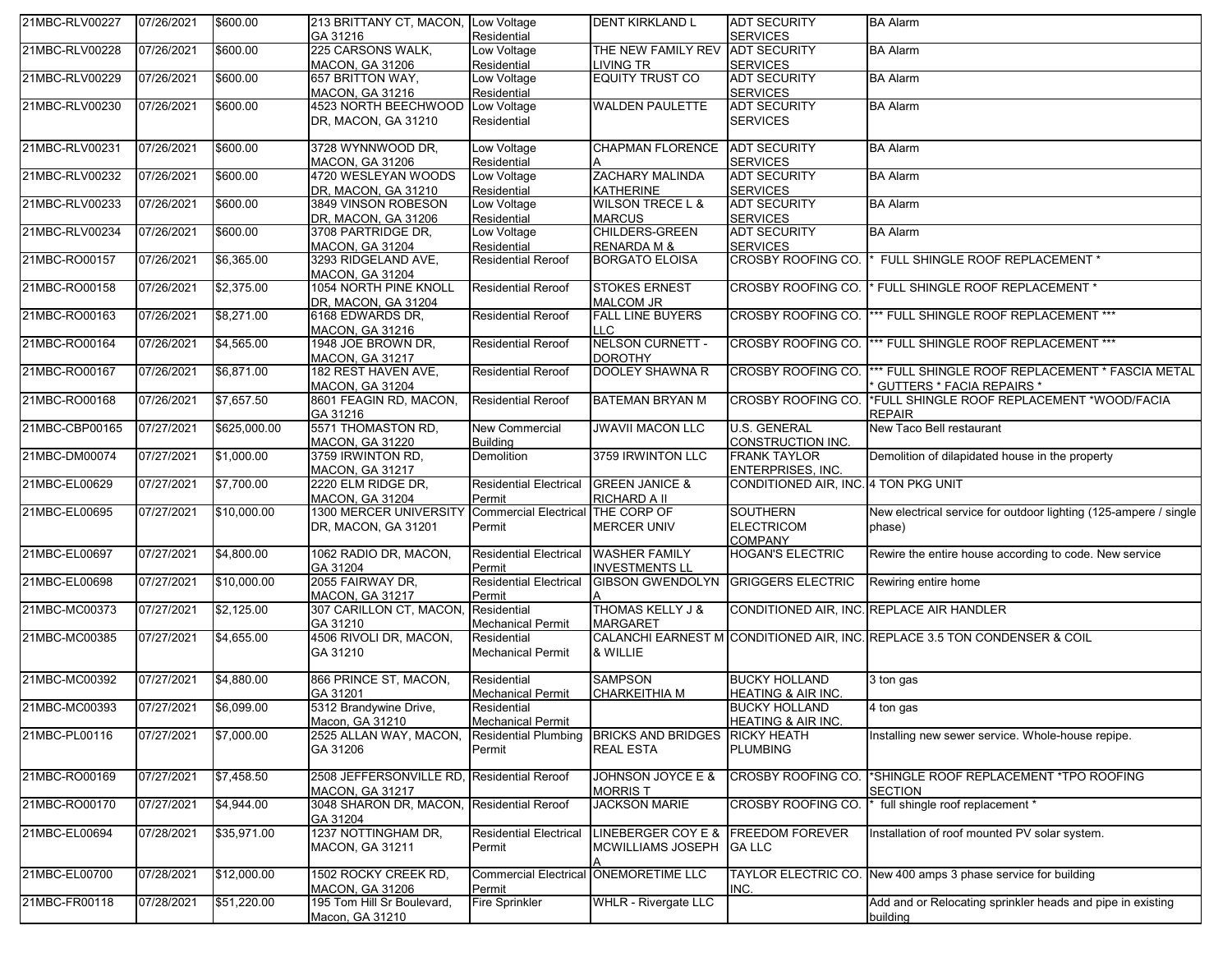| 21MBC-MC00397  | 07/28/2021 | \$4,800.00   | 121 WESLEYAN WAY,                                                                            | Residential                              | <b>REDDISH DEBRA</b>                                  | <b>DEEB HEATING AND</b>                                 | INSTALLATION OF 2-TN HEAT PUMP SYSTEM                                                                                  |
|----------------|------------|--------------|----------------------------------------------------------------------------------------------|------------------------------------------|-------------------------------------------------------|---------------------------------------------------------|------------------------------------------------------------------------------------------------------------------------|
|                |            |              | <b>MACON, GA 31210</b>                                                                       | <b>Mechanical Permit</b>                 |                                                       | AIR CONDITIONING,<br>INC.                               |                                                                                                                        |
| 21MBC-PL00118  | 07/28/2021 | \$6,000.00   | 2696 CUMBERLAND DR.<br><b>MACON, GA 31211</b>                                                | <b>Residential Plumbing</b><br>Permit    | <b>ALBRITTON LINDA J</b>                              | Evans Plumbing &<br>Construction Inc,                   | Redo plumbing in 2 bathroom in mater bedroom and hallway.                                                              |
| 21MBC-RBP00394 | 07/28/2021 | \$60,000.00  | 620 Bowman Street Unit 622.<br>Macon, GA 31217                                               | Accessory Building<br>Residential        | <b>River Edge</b>                                     | <b>GO CLEANCO</b>                                       | Small Fire Damage Repair. No changes to existing footprint of<br>residential two-family (duplex) structure.            |
| 21MBC-RBP00395 | 07/28/2021 | \$20,000.00  | 620 BOWMAN ST Unit 634,<br><b>MACON, GA 31217</b>                                            | Accessory Building<br>Residential        | <b>FIRST</b><br>NEIGHBORHOOD LLC                      | <b>GO CLEANCO</b>                                       | Small fire damage repair. No changes to existing footprint of<br>structure.                                            |
| 21MBC-RBP00396 | 07/28/2021 | \$150,000.00 | 1184 ERNEST ST, MACON,<br>GA 31204                                                           | <b>Accessory Building</b><br>Residential | <b>GEORGIA</b><br><b>AFFORDABLE</b><br><b>HOUSING</b> | <b>GO CLEANCO</b>                                       | Fire damage repair. No changes to existing footprint of<br>structure.                                                  |
| 21MBC-RBP00397 | 07/28/2021 | \$740,000.00 | 5838 RIVOLI DR, MACON,<br>GA 31210                                                           | <b>Residential Remodel</b>               | <b>SMAHA PAUL G II</b>                                | <b>Ussery Construction</b>                              | Renovate home and add roof to rear patio. No other trades to<br>be added to this permit                                |
| 21MBC-RBP00398 | 07/28/2021 | \$4,000.00   | 2068 ADAMS AVE, MACON,<br>GA 31204                                                           | <b>Residential Remodel</b>               | <b>HOOKS ANTHONY JR</b>                               | <b>GOLDSTONE GENERAL</b><br>CONTRACTOR, INC.            | Adding Insulation and hanging sheetrock and finish                                                                     |
| 21MBC-RLV00235 | 07/28/2021 | \$600.00     | 213 WEST SPRINGS DR,<br><b>MACON, GA 31220</b>                                               | Low Voltage<br>Residential               | <b>WARD STEVIE</b>                                    | <b>ADT SECURITY</b><br><b>SERVICES</b>                  | <b>BA Alarm</b>                                                                                                        |
| 21MBC-RO00171  | 07/28/2021 | \$1,060.00   | 146 HEATHWOOD DR,<br><b>MACON, GA 31206</b>                                                  | <b>Residential Reroof</b>                | <b>SNEED SHELBY L &amp;</b><br><b>ANDREAL</b>         | <b>CROSBY ROOFING CO.</b>                               | *full shingle roof replacement *gutters *facia repairs*                                                                |
| 21MBC-RO00174  | 07/28/2021 | \$10,476.00  | 411 SHADELAND PL,<br><b>MACON, GA 31206</b>                                                  | <b>Residential Reroof</b>                | <b>BROWN TAMMY G</b>                                  | <b>PLATINUM ROOFING</b>                                 | New Roof Installation                                                                                                  |
| 21MBC-RO00176  | 07/28/2021 | \$5,225.00   | 2966 SOUTHSHORE CT.<br><b>MACON, GA 31204</b>                                                | <b>Residential Reroof</b>                | POOLE PATRICIA W                                      | <b>CROSBY ROOFING CO.</b>                               | FULL SHINGLE ROOF REPLACEMENT *                                                                                        |
| 21MBC-RO00177  | 07/28/2021 | \$13,060.00  | 146 HEATHWOOD DR,<br><b>MACON, GA 31206</b>                                                  | <b>Residential Reroof</b>                | <b>SNEED SHELBY L &amp;</b><br><b>ANDREAL</b>         | <b>CROSBY ROOFING CO.</b>                               | *FULL SHINGLE ROOF REPLACEMENT *GUTTERS<br>*WOOD/FACIA REPAIR*                                                         |
| 21MBC-RO00178  | 07/28/2021 | \$5,225.00   | 2966 SOUTHSHORE CT,<br><b>MACON, GA 31204</b>                                                | <b>Residential Reroof</b>                | POOLE PATRICIA W                                      | <b>CROSBY ROOFING CO.</b>                               | *FULL SHINGLE ROOF REPLACEMENT*                                                                                        |
| 21MBC-BP00009  | 07/29/2021 | \$102,327.34 | 2050 MERIWOOD DR,<br><b>MACON, GA 31211</b>                                                  | Multi-Family Unit<br>Permit              | <b>WALNUT HILLS</b><br><b>APARTMENTS</b>              | <b>RCM CONSTRUCTION</b><br><b>MANAGEMENT, LLC</b>       | We are removing and replacing all siding and shutters. Broken<br>Windows will be replaced as well. Buildings 204-210   |
| 21MBC-DM00075  | 07/29/2021 | \$70,000.00  | 112 BROADWAY, MACON,<br>GA 31201                                                             | <b>Demolition</b>                        | <b>TELEGRAPH</b><br>DEVELOPMENT LLC                   | <b>STROUD AND</b><br><b>COMPANY</b>                     | Interior Demolition of non-load bearing walls and ceiling tiles                                                        |
| 21MBC-EL00704  | 07/29/2021 | \$200.00     | 2367 MIDWAY RD, MACON,<br>GA 31052                                                           | <b>Residential Electrical</b><br>Permit  | <b>TUCKER DANIEL L</b>                                | J R Hunnicut                                            | Put service in barn                                                                                                    |
| 21MBC-MC00395  | 07/29/2021 | \$8,110.00   | 100 PLANTATION OAKS DR,<br><b>MACON, GA 31220</b>                                            | Residential<br><b>Mechanical Permit</b>  | KINGMAN AMY D &<br><b>CULLARS MARK</b>                | <b>BUZZELL PLUMBING</b><br><b>HEATING &amp; AIR INC</b> | Changeout 36,000BTU 16Seer minisplit HVAC unit                                                                         |
| 21MBC-MC00399  | 07/29/2021 | \$25,000.00  | 815 N. Macon Park Drive,<br>Macon, GA 31210                                                  | Commercial<br><b>Mechanical Permit</b>   | North Macon Park<br><b>Recreation Center</b>          | J &J HEATING & AIR,<br><b>LLC</b>                       | Commercial Hvac Install for North Macon Park bulding                                                                   |
| 21MBC-PL00117  | 07/29/2021 | \$2,900.00   | 225 PURSLEY ST, MACON,<br>GA 31201                                                           | <b>Residential Plumbing</b><br>Permit    | <b>GOODWIN CLARA W</b>                                | <b>BUZZELL PLUMBING</b><br><b>HEATING &amp; AIR INC</b> | INSTALL 40FT SEWER LINE AND CLEANOUT                                                                                   |
| 21MBC-PL00119  | 07/29/2021 | \$10,293.00  | 3710 Lawrence Drive, Macon<br>GA 31217                                                       | <b>Residential Plumbing</b><br>Permit    | <b>PATSY DAVIS</b>                                    | <b>BUZZELL PLUMBING</b><br><b>HEATING &amp; AIR INC</b> | BATHROOM ROUGH IN, INSTALL ELECTRIC WATER<br>HEATER, EXPANSION TANK                                                    |
| 21MBC-PO00022  | 07/29/2021 | \$50,000.00  | 230 AUDUBON PL, MACON,<br>GA 31210                                                           | Pool - Residential                       | <b>BURCH SHAWANDA</b>                                 |                                                         | CONSTRUCTING A NEW POOL ON PROPERTY                                                                                    |
| 21MBC-RBP00400 | 07/29/2021 | \$30,000.00  | 1881 SECOND AVE,<br><b>MACON, GA 31201</b>                                                   | <b>Residential Remodel</b>               | <b>BRADDY JOVON</b>                                   | <b>SDW Companies</b>                                    | Working on the interior of the home. Including covering holes<br>with dry wall, installing flooring and exterior paint |
| 21MBC-RBP00401 | 07/29/2021 | \$13,271.00  | 3040 RIDGE AVE, MACON,<br>GA 31204                                                           | Accessory Building -<br>Residential      | <b>QUATTLEBAUM CODY</b>                               |                                                         | Construction of a dethatched accessory building 24x26.                                                                 |
| 21MBC-RBP00402 | 07/29/2021 | \$135,000.00 | 648 BRITTON WAY,<br><b>MACON, GA 31216</b>                                                   | New Single Family<br><b>Dwelling</b>     | <b>HOME PLACER LLC</b>                                | <b>CUSTOM HOMES BY</b><br><b>MICHELE</b>                | New Single Family Dwelling including Electrical, Mechanical<br>and Plumbing                                            |
| 2019-00004733  | 07/30/2021 |              | 2549 WILLIS CT, MACON,<br>GA 31217                                                           | Residential Remodel                      | <b>JEAN LUNDY</b><br><b>ROUNDTREE</b>                 |                                                         | SFD ADDITION; JEAN LUNDY ROUNDTREE<br>(HOMEOWNER)<br>(478) 737-5708                                                    |
| 21MBC-CBP00186 | 07/30/2021 | \$900,000.00 | 5590 THOMASTON RD,<br>MACON, GA 31220                                                        | <b>New Commercial</b><br><b>Building</b> | <b>TOBESOFKEE</b><br><b>CROSSING LLC</b>              |                                                         | Construction of new Popeye's Louisiana Kitchen Restaurant                                                              |
| 21MBC-CBP00244 | 07/30/2021 | \$83,871.55  | 700 Poplar St, Macon, GA<br>31202                                                            | <b>Commercial Remodel</b>                |                                                       | <b>Harmon Solutions</b>                                 | City Hall 1st Floor Admin Offices Interior Renovation                                                                  |
| 21MBC-EL00703  | 07/30/2021 | \$1,500.00   | 1544 BASS RD, MACON, GA Commercial Electrical MACON BASS BEAVER LEWIS ELECTRIC, LLC<br>31210 | Permit                                   | LLC &                                                 |                                                         | New Electrical Service on a new sign built on Bass Road in<br>front of the CVS                                         |
| 21MBC-EL00706  | 07/30/2021 | \$450.00     | 2740 VILLAGE GREEN DR,<br>MACON, GA 31206                                                    | <b>Residential Electrical</b><br>Permit  | <b>ONEYEJEPU MELIE</b>                                | M.L. DAVIDSON<br><b>ELECTRIC</b>                        | Meter change out                                                                                                       |
| 21MBC-EL00707  | 07/30/2021 | \$400.00     | 2345 UNALIYI TRL, MACON,<br>GA 31220                                                         | <b>Residential Electrical</b><br>Permit  | BYRD WILLIE J JR                                      | M.L. DAVIDSON<br><b>ELECTRIC</b>                        | Service alterations                                                                                                    |